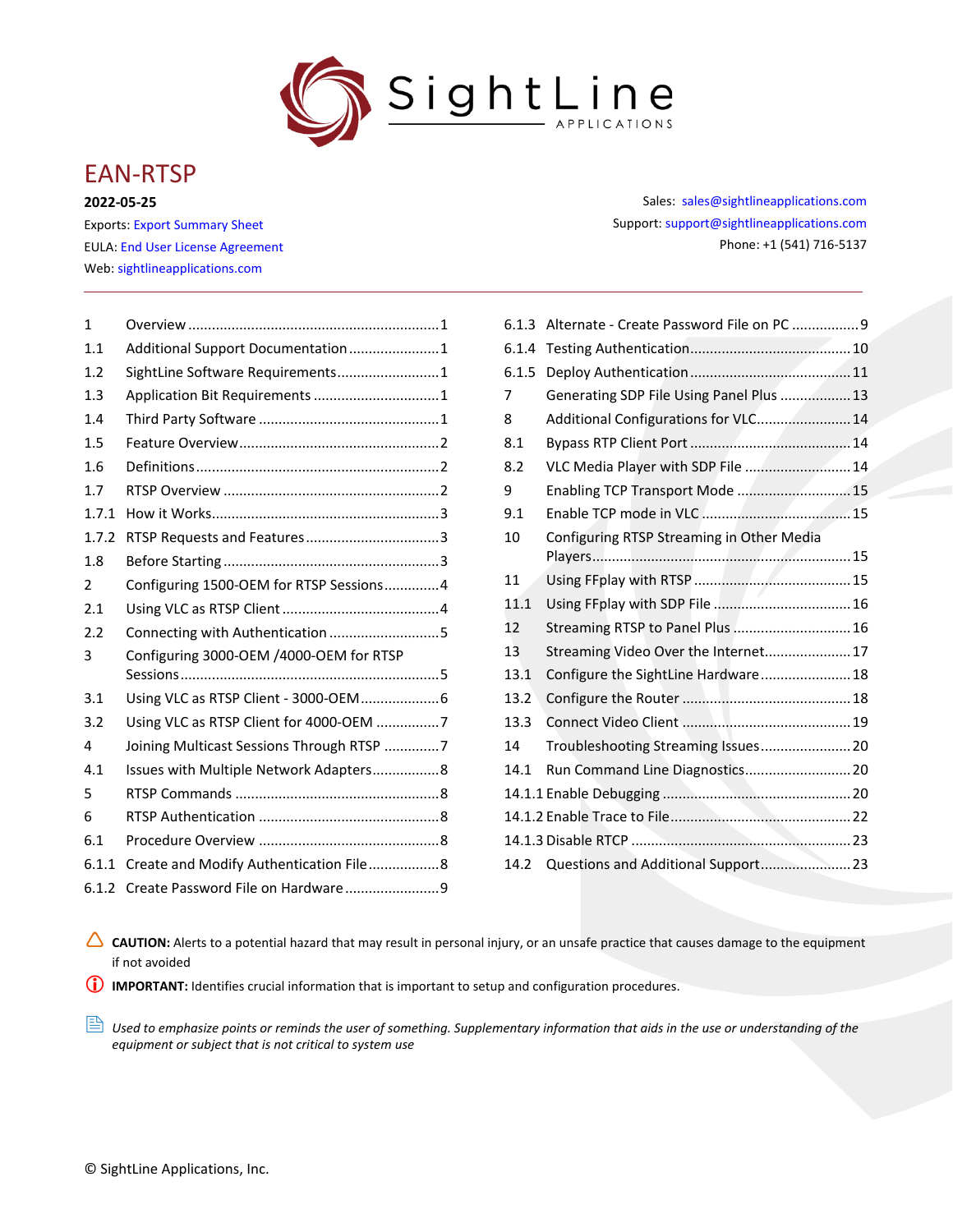

## <span id="page-1-0"></span>**1 Overview**

This document describes how to use various commercial off-the-shelf media players to stream video from the RTSP server running on SightLine OEM hardware. Most video client examples use VLC. For more complex tasks FFmpeg/FFplay or GStreamer can be used.

## <span id="page-1-1"></span>**1.1 Additional Support Documentation**

Additional Engineering Application Notes (EANs) can be found on the [Documentation](https://sightlineapplications.com/documentation/) page of the SightLine Applications website.

The [Panel Plus User Guide](https://sightlineapplications.com/downloads/) provides a complete overview of settings and dialog windows located in the Help menu of the Panel Plus application.

The Interface Command and Control [\(IDD\)](https://sightlineapplications.com/releases/IDD/current/index.html) describes the native communications protocol used by the SightLine Applications product line. The IDD is also available as a PDF download on the [Documentation](https://sightlineapplications.com/documentation/) page under Software Support Documentation.

## <span id="page-1-2"></span>**1.2 SightLine Software Requirements**

 **IMPORTANT:** The Panel Plus software version should match the firmware version running on the board. Firmware and Panel Plus software versions are available on the [Software Download](https://sightlineapplications.com/downloads/) page.

## <span id="page-1-3"></span>**1.3 Application Bit Requirements**

The functions described in this EAN require Application Bits (app bits) purchased from SightLine. App bits are enabled with a license file provided by SightLine at initial unit purchase or during a license upgrade process. License files use a hardware ID that is applicable to a specific hardware serial number. For questions and upgrade support contact [Sales.](mailto:sales@sightlineapplications.com)

| <b>RTSP Support</b> | <b>Initial Software Release</b> | <b>Required Application Bit(s) v7 License</b>                                |
|---------------------|---------------------------------|------------------------------------------------------------------------------|
| 1500-OEM            | 2.22.xx                         |                                                                              |
| 3000-OEM            | $2.24$ .xx                      | IP Encoding (H.264) 0x0000 0004<br>Optional: IP Encoding (H.265) 0x0001 0004 |
| 4000-OEM            | $3.00$ .xx                      |                                                                              |

## **Table 1: Application Bits Requirement**

## <span id="page-1-4"></span>**1.4 Third Party Software**

[VLC media player:](https://www.videolan.org/vlc/) Used to display video. See [EAN-Using-VLC](https://sightlineapplications.com/wp-content/uploads/EAN-Using-VLC.pdf) for more information on using this application.

FFplay Media Client: Included in the Panel Plus application folder.

The RTSP server from SightLine Applications is compatible with other RTSP clients including VMS (Video Management Systems) compliant with [RFC 2326.](https://datatracker.ietf.org/doc/html/rfc2326)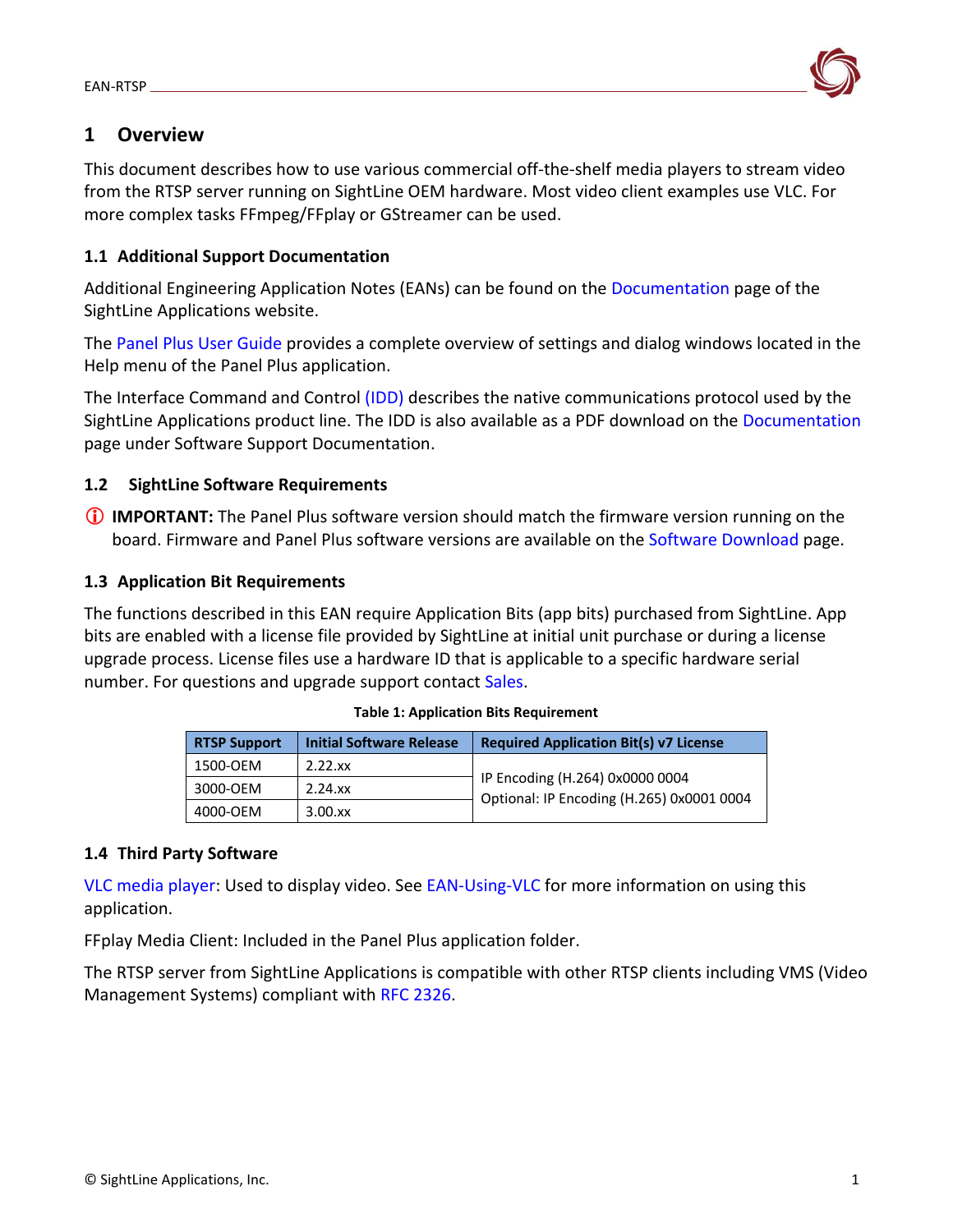## <span id="page-2-0"></span>**1.5 Feature Overview**

| <b>RTSP</b>      |                                        | <b>IP Network Protocols</b>                             |  |  |
|------------------|----------------------------------------|---------------------------------------------------------|--|--|
|                  | <b>RTP MJPEG</b>                       | <b>UDP and TCP Packets</b><br>$\bullet$                 |  |  |
|                  | <b>RTP H.264</b>                       | <b>Unicast Streaming</b><br>$\bullet$                   |  |  |
|                  | <b>RTP H.265</b>                       |                                                         |  |  |
|                  | RTP MPEG2-TS H.264 + Metadata          | <b>Multicast Streaming</b><br>$\bullet$                 |  |  |
| ۰                | RTP MPEG2-TS H.265 + Metadata          |                                                         |  |  |
|                  | RTP MPEG2-TS MPEG-4 + Metadata         | <b>Multiple Unicast Streaming</b><br>$\bullet$          |  |  |
|                  |                                        | <b>TCP Tunneling</b><br>$\bullet$                       |  |  |
|                  |                                        | <b>RTCP</b>                                             |  |  |
| <b>Streaming</b> |                                        | <b>Clients</b>                                          |  |  |
|                  | 1 camera stream (1500-OEM)             | 8 simultaneous connections (1500-OEM)<br>$\bullet$      |  |  |
|                  | 2 camera streams (3000-OEM / 4000-OEM) | 16 simultaneous connections (3000-OEM / 40000-OEM)<br>٠ |  |  |
|                  |                                        | (8 sessions for Net0, 8 sessions for Net1)              |  |  |
|                  | <b>Multiple Display Options</b>        | On Screen Display (OSD)                                 |  |  |
|                  | Picture-In-Picture                     | Text<br>٠                                               |  |  |
|                  | Side-By-Side                           | <b>Shapes</b>                                           |  |  |
|                  | Zoom to Track                          | Customer Logo / Watermark                               |  |  |
|                  | <b>False Color</b>                     |                                                         |  |  |
|                  | Digital Pan, Tilt, Zoom, and Rotation  |                                                         |  |  |
|                  | <b>Authentication</b>                  | <b>Keep Alive</b>                                       |  |  |
|                  | <b>Digest Authentication</b>           | RTSP Keep alive timeout is set to 120 seconds           |  |  |

### <span id="page-2-1"></span>**1.6 Definitions**

| SightLine<br>hardware: | OEM hardware products available from SightLine Applications - 1500-OEM, 3000-OEM,<br>4000-OEM.                                                                                                                                                                                                                                             |
|------------------------|--------------------------------------------------------------------------------------------------------------------------------------------------------------------------------------------------------------------------------------------------------------------------------------------------------------------------------------------|
| RTSP server:           | SightLine hardware will host an RTSP server that will manage client connections and<br>translate RTSP requests into actionable video streaming by VideoTrack.                                                                                                                                                                              |
| RTSP client:           | Remote software which communicates with the RTSP Server to negotiate the streaming<br>video session.                                                                                                                                                                                                                                       |
| VideoTrack:            | The video processing software from SightLine Applications that runs on SightLine<br>hardware.                                                                                                                                                                                                                                              |
| Panel Plus:            | The PC user interface from SightLine used for configuring and testing SightLine hardware.<br>It also provides help with developing the interface to the OEM for an end user system.<br>Panel Plus is a stand-in for any other client such as an autopilot or ground control station<br>that can be used to control the SightLine hardware. |
| VMS:                   | <b>Video Management System</b>                                                                                                                                                                                                                                                                                                             |

## <span id="page-2-2"></span>**1.7 RTSP Overview**

RTSP (Real Time Streaming Protocol) allows a media client, e.g., VLC to request streaming video in a variety of formats from a server such as the 1500-OEM. The RTSP client and RTSP server negotiate the destination port and video format, but actual streaming of video is done by another service (VideoTrack on the 1500-OEM, 3000-OEM, and 4000-OEM), typically using the RTP streaming protocol over UDP. An introduction to the RTSP protocol can be found on [Wikipedia.](https://en.wikipedia.org/wiki/Real-time_Transport_Protocol) Detailed and authoritative information is available from [RFC 2326.](https://datatracker.ietf.org/doc/html/rfc2326)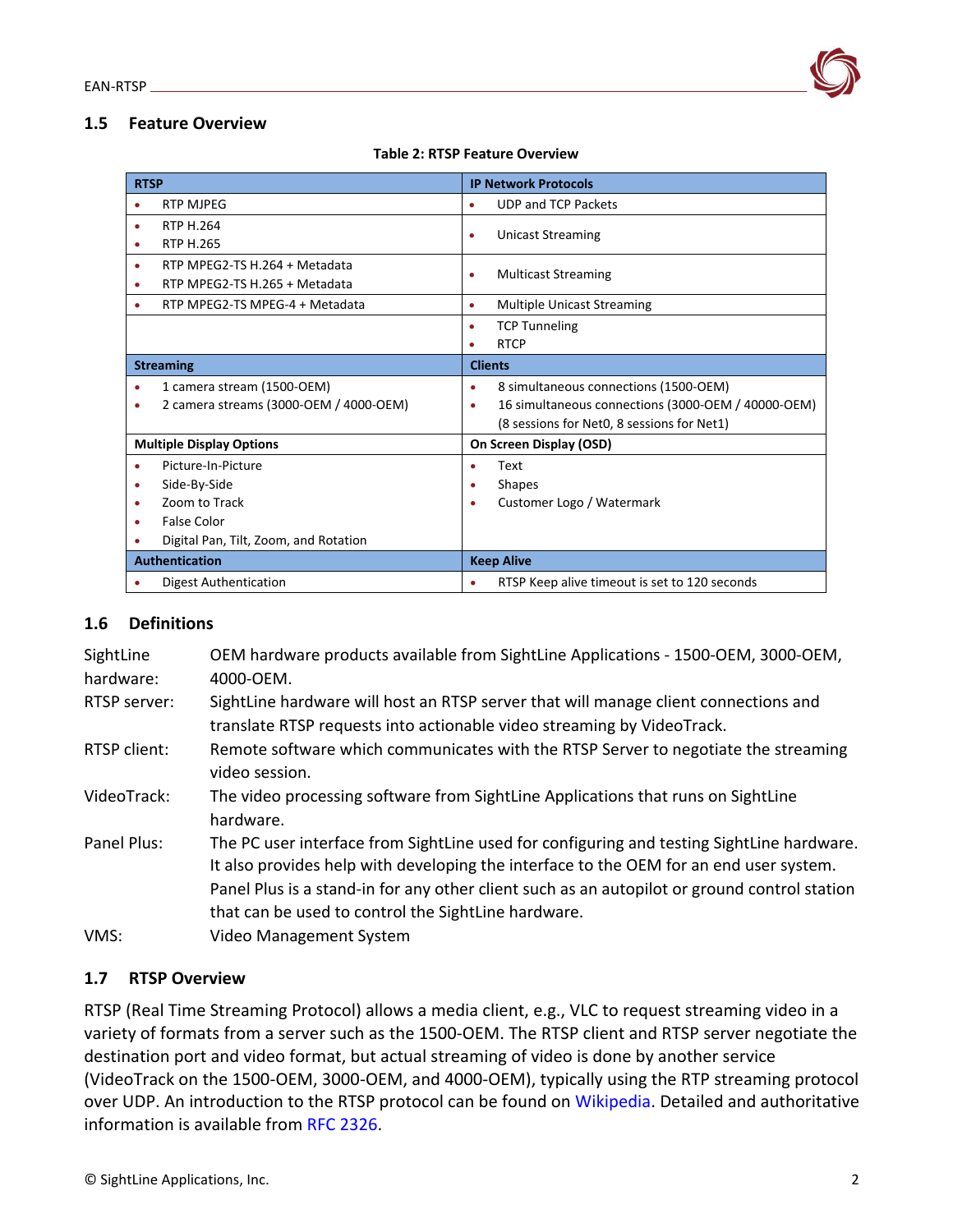

## <span id="page-3-0"></span>**1.7.1 How it Works**



The SightLine RTSP server will startup automatically on power up of the hardware and will listen for inbound connections on port 554. Before clients can connect, system administrators will use Panel Plus to configure the video encoding parameters, such as codec (MJPEG, H.264) and other parameters such as quality, frame rates, and image size.

To view the video, operators will use a simple standard URL: *rtsp://<<ip address>>,* where the IP address is the unique address for the SightLine hardware. The video client will then manage all the connection details behind the scenes communicating with the SightLine RTSP server.

 **IMPORTANT:** RTSP sessions are not recommended for applications where there is active gimbal control because of the additional latency introduced by the RTSP session.

## <span id="page-3-1"></span>**1.7.2 RTSP Requests and Features**

The RTSP server running on SightLine OEM hardware supports sending the video stream in different formats. Consult the client software documentation for specific formatting requirements for the video payload. SightLine hardware can be configured to stream RTSP video in the following formats shown in Table 3.

| Hardware* | Format                            | <b>Description</b>                                           |
|-----------|-----------------------------------|--------------------------------------------------------------|
| All       | RTP-H.264                         | H.264/AVC encoded video stream                               |
| All       | RTP-MPEG2-TS H.264                | H.264 encoded video stream within an MPEG2 transport stream  |
| 1500-OEM  | RTP-MJPEG                         | MJPEG (Motion JPEG) video stream                             |
| 1500-OEM  | RTP-MPEG2-TS MPEG-4               | MPEG4 encoded video stream within an MPEG2 transport stream  |
| 4000-OEM  | RTP-H.264 / RTP-H.265             | H.264 / H.265 encoded video stream                           |
| 4000-OEM  | RTP-MPEG2-TS H.264 / RTP-MPEG2-TS | H.264 / H.265 encoded video stream within an MPEG2 transport |
|           | H.265                             | stream                                                       |

|  |  |  |  | <b>Table 3: RTSP Video Formats</b> |
|--|--|--|--|------------------------------------|
|--|--|--|--|------------------------------------|

*\*SightLine hardware is designed as a live streaming encoder. The RTSP server does not currently support a pause option.*

These types of encoded payloads should be selected prior to establishing RTSP sessions with the OEM board. Use Panel Plus to select the desired encoded video payload format.

By default, OEM boards will send out video encoded as H.264 in an elementary stream inside an MPEG2 Transport Stream. The client software may already support this format. This is a MISB (Motion Industry Standards Board) requirement for UAV video streams. For more information refer to [EAN-](https://sightlineapplications.com/wp-content/uploads/EAN-Encoding.pdf)[Encoding](https://sightlineapplications.com/wp-content/uploads/EAN-Encoding.pdf) or go to the [MISB](https://nsgreg.nga.mil/misb.jsp) website.

## <span id="page-3-2"></span>**1.8 Before Starting**

Use the [EAN-Startup Guide 1500-OEM,](http://sightlineapplications.com/wp-content/uploads/EAN-Startup-Guide-1500-OEM.pdf) [EAN-Startup Guide 3000-OEM](http://sightlineapplications.com/wp-content/uploads/EAN-Startup-Guide-3000-OEM.pdf) or the [EAN-Startup Guide 4000-](https://sightlineapplications.com/wp-content/uploads/EAN-Startup-Guide-4000-OEM.pdf) [OEM](https://sightlineapplications.com/wp-content/uploads/EAN-Startup-Guide-4000-OEM.pdf) to setup the SightLine hardware and confirm that video and Ethernet communications are functioning. For the purposes of examples shown in this EAN, the following IP addresses are used:

**PC:** 192.168.0.23 **1500-OEM:** 192.168.0.115 **3000-OEM:** 192.168.0.24 **4000-OEM:** 192.168.1.230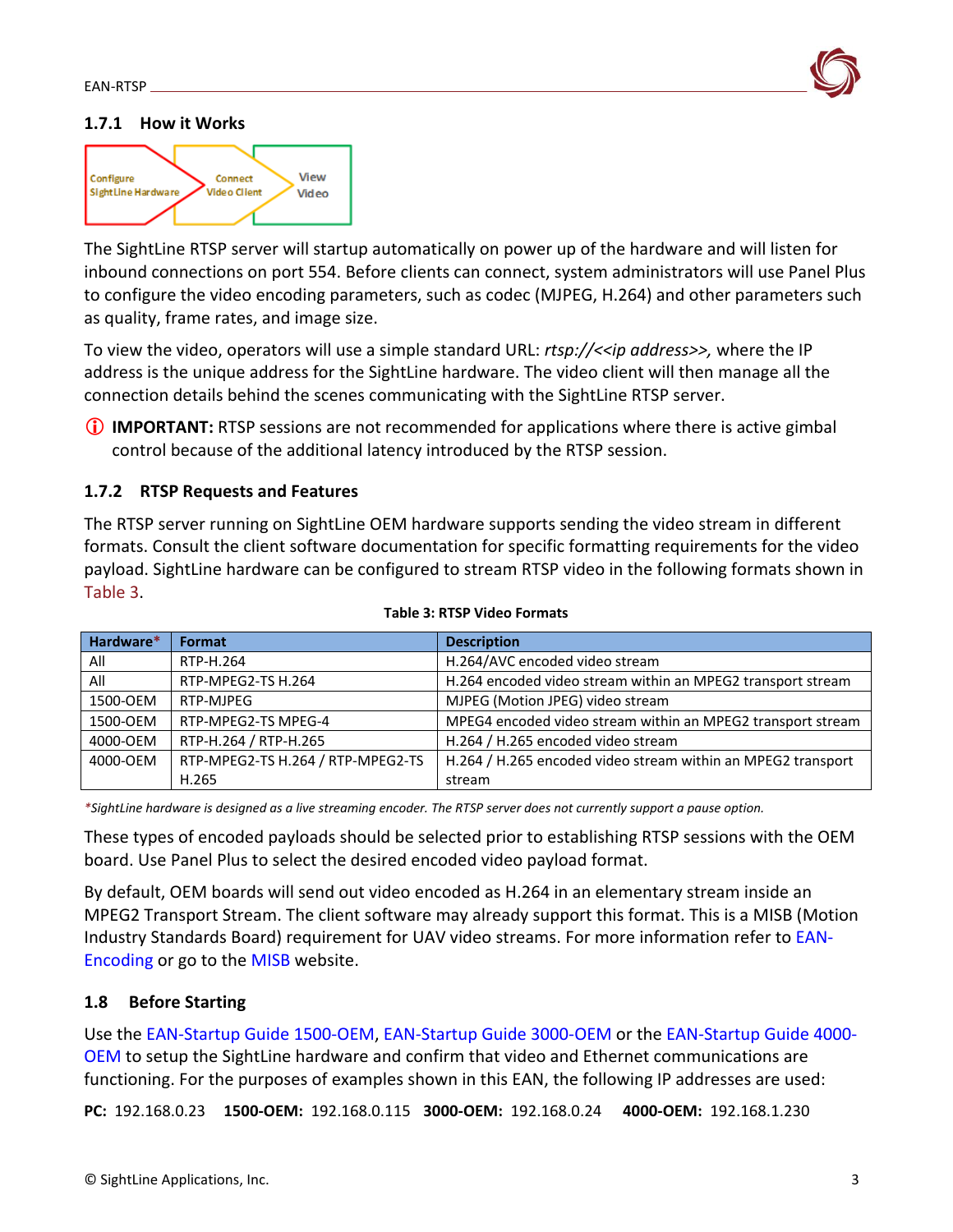<span id="page-4-0"></span>

This section describes how to set up the 1500-OEM to send the selected RTP payload for a RTSP session through the VLC media player client. The following steps will reference the Panel Plus software.

*To configure Panel Plus to stream RTSP, see the [Streaming RTSP to Panel Plus](#page-16-1) section.* 

- 1. Connect to the board using the Panel Plus application.
- 2. Go to the *Compress* tab.
- 3. In the RTP section select one of the four encoded payload options. In this example, *RTP H264* is selected.

| CODEC / TRANSPORT - |                    |                      |  |  |  |
|---------------------|--------------------|----------------------|--|--|--|
| <b>RTP:</b>         | O MJPEG            | O RTP MPEG2-TS MPEG4 |  |  |  |
|                     | <b>O</b> RTP H.264 | RTP MPEG2-TS H.264   |  |  |  |
| MPEG2-TS:           | $\bigcirc$ H.264   | $\bigcirc$ MPEG4     |  |  |  |

- *It is not required to set an IP address or Port for a remote client. They are set when the RTSP client connects.*
- 4. Click *Send*. If streaming to Panel Plus, encoding, transport and overall performance can be verified using the onscreen statistics.

| -Statistics        |                 |                                  |  |
|--------------------|-----------------|----------------------------------|--|
| Frames             | 30.38 [1/sec]   | Video 1287.43 [Kb/sec]           |  |
| Profile:           | <b>Baseline</b> | KLV 0.00 [Kb/sec]<br>Codec: h264 |  |
| Encapsulation: rtp |                 |                                  |  |

- *To save the settings to the parameter file, from the main menu » Parameters » Save to Board.*
- 5. Close the Panel Plus application. Click *No* in the *You are about to Quit Panel Plus* dialog window.
- 6. Start the RTSP client and enter the IP address of the SightLine hardware.

## <span id="page-4-1"></span>**2.1 Using VLC as RTSP Client**

In this example the VLC media player is the RTSP client requesting a session. See [EAN-Using-VLC](https://sightlineapplications.com/wp-content/uploads/EAN-Using-VLC.pdf) for more information on using this application.

- 1. Open the VLC media player. From the main menu, go to *Media » Open Network Stream (CTRL+N)*.
- 2. In the URL field use the following syntax:

*rtsp://<ip-address-of-SLA-Hardware>* 

| –Network Protocol           |  |
|-----------------------------|--|
| Please enter a network URL: |  |
| rtsp://192.168.0.115        |  |

3. Click *Play* to begin the connection. The VLC media client will negotiate with the SightLine hardware RTSP server to establish a session.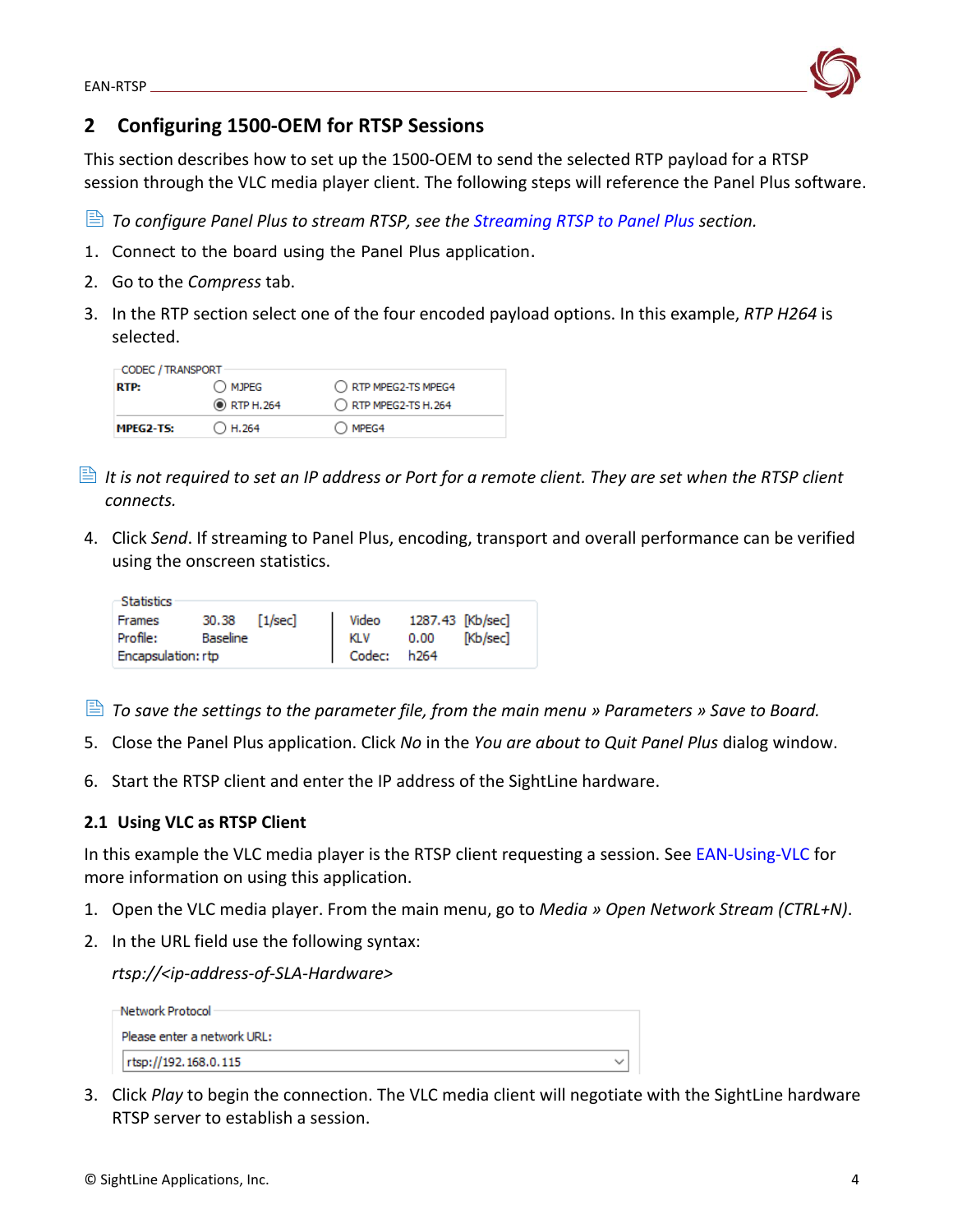

## <span id="page-5-0"></span>**2.2 Connecting with Authentication**

1. If authentication is enabled, VLC will display the authentication dialog box (see [RTSP Authentication](#page-8-2)  - [Advanced Use\)](#page-8-2). Enter the login and password in the prompt as configured in the RTSP server.

| RTSP authentication                             |  | ×      |  |  |
|-------------------------------------------------|--|--------|--|--|
| Please enter a valid login name and a password. |  |        |  |  |
| User name root                                  |  |        |  |  |
| Password                                        |  |        |  |  |
|                                                 |  | Cancel |  |  |

2. To avoid the login prompt, bypass the username and password directly in the URL by using the following syntax:

## *rtsp://<login>:<password>@<ip-address>*

Example: The username is *admin*. The password is *bls\_345*. The following URL can be used with the username and password to avoid the login prompt:

### *rtsp://admin:bls\_345@192.168.1.15*

3. If authentication is successful or authentication is disabled, the video will start streaming from the RTSP server. If video is not streaming, see to the [Troubleshooting](#page-20-0) section.

## <span id="page-5-1"></span>**3 Configuring 3000-OEM /4000-OEM for RTSP Sessions**

This section describes how to set up the 3000-OEM to send the selected RTP payload for a RTSP session through VLC media player client.

The 3000-OEM and 4000-OEM can output two network streams. These streams are assigned to logical networks: *Network 0* and *Network 1.* RTSP clients can establish sessions on either of these network channels.

*To configure Panel Plus to stream RTSP, see the [Streaming RTSP to Panel Plus](#page-16-1) section.*

- 1. Open the Panel Plus application and connect to the 3000-OEM / 4000-OEM.
- 2. Go to the *Compress* tab.
- 3. In the top *Output* section, select the *Output Frame Size* for the session.
- 4. In the *RTP* section select one of the two available encoded payload options, and then click *Apply*. The alternate options will be grayed out. In this example, *RTP H264* is selected.

#### **3000-OEM RTP options:**

| <b>⊢CODEC / TRANSPORT -</b> |                    |                    |
|-----------------------------|--------------------|--------------------|
| <b>RTP:</b>                 | ( ) MJPEG          |                    |
|                             | <b>O</b> RTP H.264 | RTP MPEG2-TS H.264 |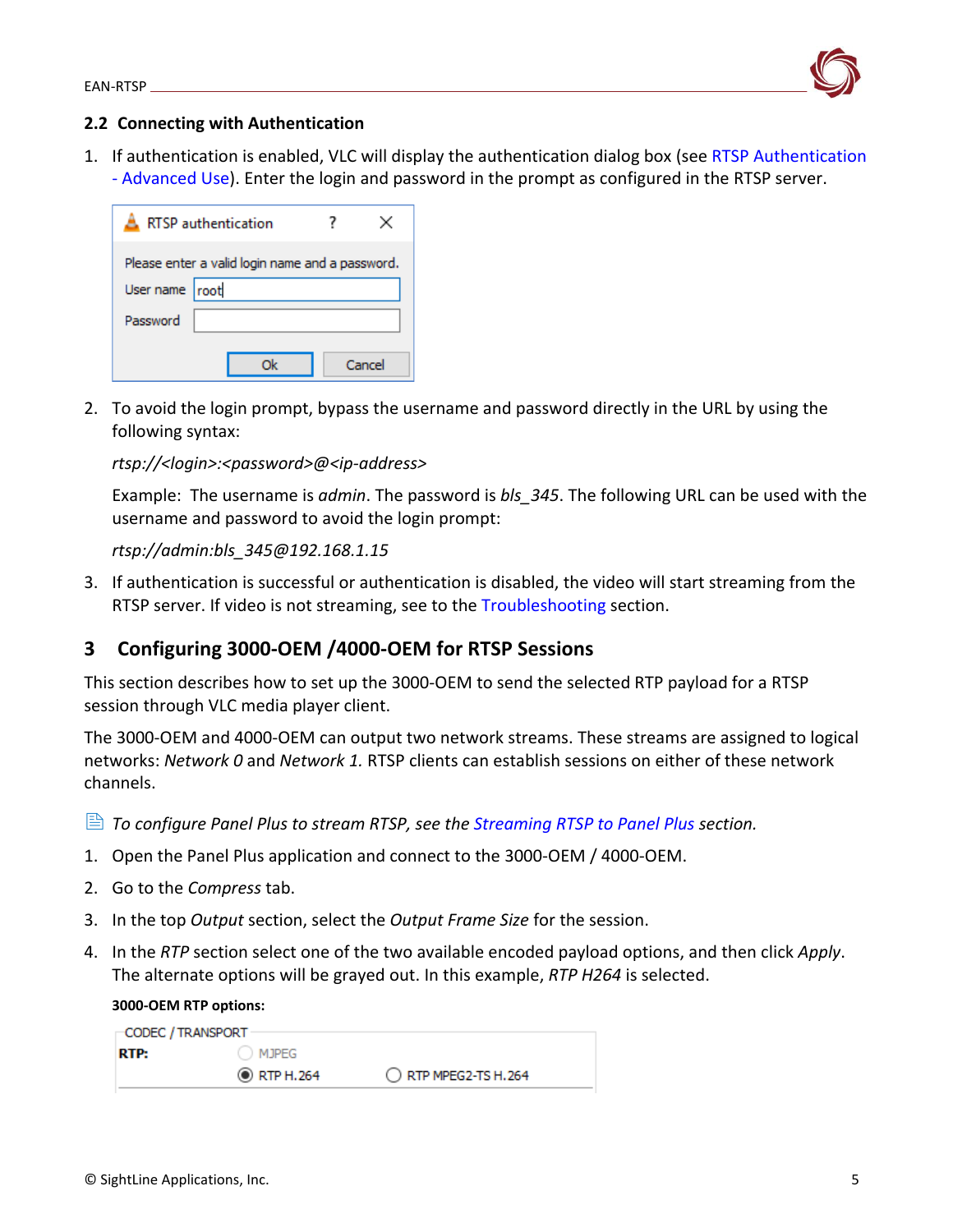

#### **4000-OEM RTP options:**

| CODEC / TRANSPORT |                    |                      |
|-------------------|--------------------|----------------------|
| RTP:              | MJPEG              |                      |
|                   | <b>O</b> RTP H.264 | O RTP MPEG2-TS H.264 |
|                   | O RTP H.265        | RTP MPEG2-TS H.265   |

- $\Box$  Do not set an IP address or Port for a remote client. Only set these to the host PC if the video stream *is viewed in Panel Plus*
- 5. Go to the *Display* tab. Using the radio buttons to assign the preferred camera to either *Network 0* or *Network 1*. In this example, *Camera 2* is assigned to *Network 0*. Click *Send* to send changes to the board.
- *When making changes save the parameter file to the board as needed. Main menu » Parameters* » *Save to Board.*

| Video<br>Index |              | Network Display |                                             | Physical Display |         |  |                   | Decode |      |
|----------------|--------------|-----------------|---------------------------------------------|------------------|---------|--|-------------------|--------|------|
|                | Source       |                 | Enable Resolution Ana HDMI HDSDI Resolution |                  |         |  |                   |        | @ P+ |
| 0              | Cam 2 $\sim$ | ◉               | $Out = In$                                  |                  | $\circ$ |  | $\bigcirc$ 720p60 |        | ◉    |
|                | None         |                 | N/A                                         |                  |         |  | 720p60            |        |      |
|                |              |                 | Senc                                        |                  |         |  |                   |        |      |

## <span id="page-6-0"></span>**3.1 Using VLC as RTSP Client - 3000-OEM**

Load the RTSP client and enter the IP address of the 3000-OEM board. In this example, the board has been assigned IP the address of 192.168.0.24. The VLC media player is the RTSP client requesting a session.

- 1. Open the VLC media player. From the main menu, go to *Media » Open Network Stream (CTRL+N)*.
- 2. In the dialog box provided use the following syntax: *rtsp://<ip-address-of-SLA-board>/<Network>*

The network designation is either *net0* or *net1*. For example:

| -Network Protocol           |  |
|-----------------------------|--|
| Please enter a network URL: |  |
| rtsp://192.168.0.24/net0    |  |

- *Network designations allow choosing either of the logical outbound networks supported by the OEM.*
- 3. Another client can stream simultaneously from *Network 1* by using the *net1* designation. For example:

| -Network Protocol ·         |  |
|-----------------------------|--|
| Please enter a network URL: |  |
| rtsp://192.168.0.24/net1    |  |

- 4. Click *Play* to begin the connection.
- 5. The VLC media client will negotiate with the 3000-OEM RTSP server to establish a RTSP session.
- 6. If authentication is enabled see [Connecting with Authentication.](#page-5-0)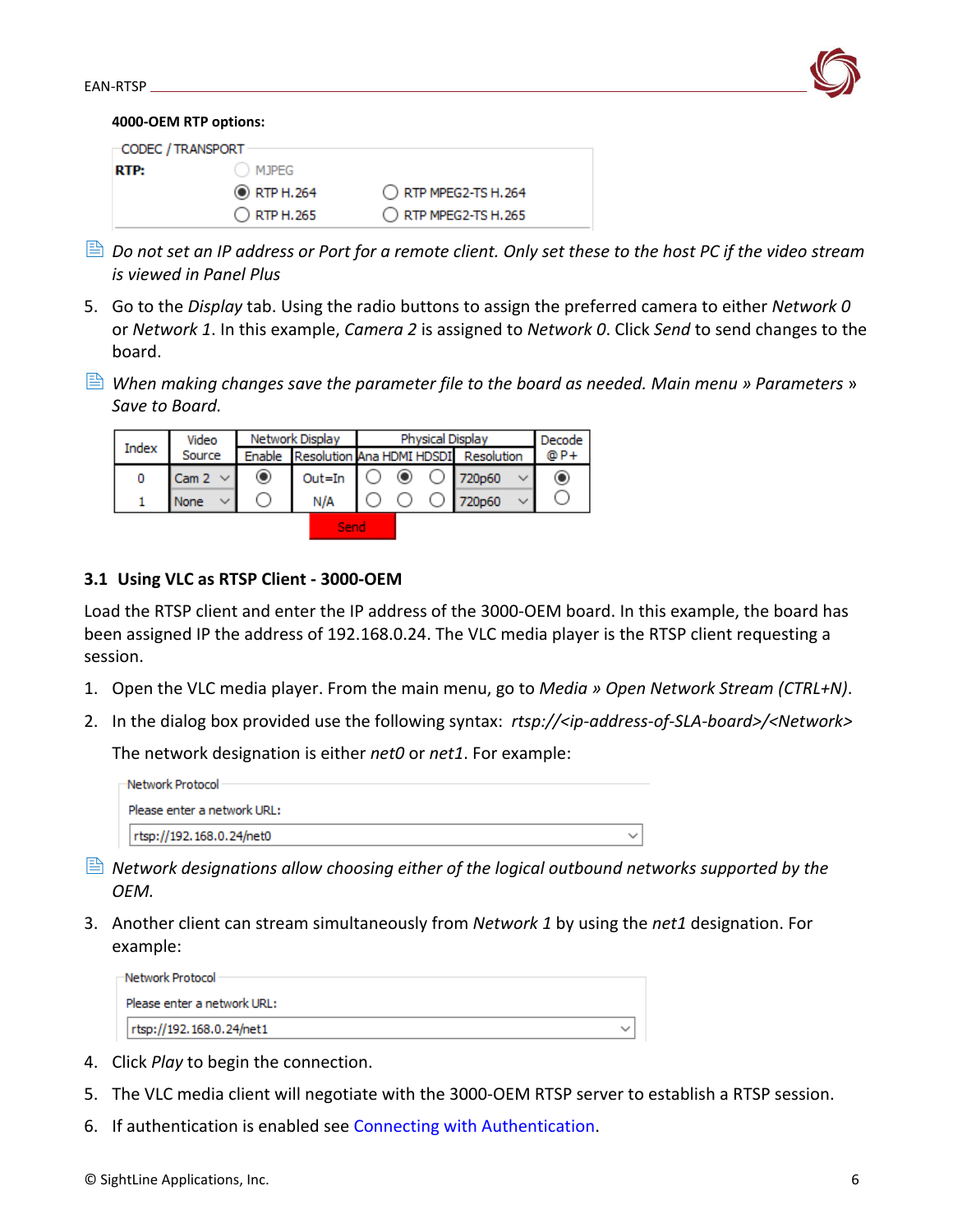

## <span id="page-7-0"></span>**3.2 Using VLC as RTSP Client for 4000-OEM**

Load the RTSP client and enter the IP address of the 4000-OEM board. In this example, the board has been assigned IP the address of 192.168.1.230. The VLC media player is the RTSP client requesting a session.

- 1. Open the VLC media player. From the main menu, go to *Media » Open Network Stream (CTRL+N)*.
- 2. In the dialog box provided use the following syntax: *rtsp://<ip-address-of-SLA-board>/<Network>*
- 3. The network designation is *net0* for the 4000-OEM. For example:

| -Network Protocol ·         |  |
|-----------------------------|--|
| Please enter a network URL: |  |
| rtsp://192.168.1.230/net0   |  |

- 4. Click *Play* to begin the connection.
- 5. The VLC media client will negotiate with the 4000-OEM RTSP server to establish a RTSP session.

## <span id="page-7-1"></span>**4 Joining Multicast Sessions Through RTSP**

RTSP can join to an existing multicast session if the multicast session is configured through Panel Plus for a network.

To join a multicast session through RTSP:

- 1. Open the Panel Plus application and connect to the SightLine hardware.
- 2. Follow the steps in the previous sections to configure the network and camera.
- 3. Go to the *Compress* tab and click *Use Multicast*.
- *In the IP Address window enter the multicast address and port if it is different than the default multicast address and port shown.*
- 4. Click *Send* to begin streaming. The video should start rendering in the Panel Plus display window. Streaming

| To IP Address   224, 10, 10, 10 |      |                 |                        | $\check{ }$    | Port 15004       |
|---------------------------------|------|-----------------|------------------------|----------------|------------------|
| Use My IP - Unicast             |      |                 | Use Multicast          |                | <b>Broadcast</b> |
|                                 | Send |                 |                        | Stop Streaming |                  |
|                                 |      | Export SDP File | <b>Stream RTSP URL</b> |                |                  |

5. Open the VLC media player. From the main menu, go to *Media » Open Network Stream (CTRL+N)*. In the URL field use the following syntax:

*rtsp://<ip-address-of-SLA-board>/<Network>*

6. The network designation is either *net0* or *net1*, for example:

| –Network Protocol ·         |  |
|-----------------------------|--|
| Please enter a network URL: |  |
| rtsp://192.168.0.24/net0    |  |

7. Verify the video is streaming in the VLC media player.

© SightLine Applications, Inc. 7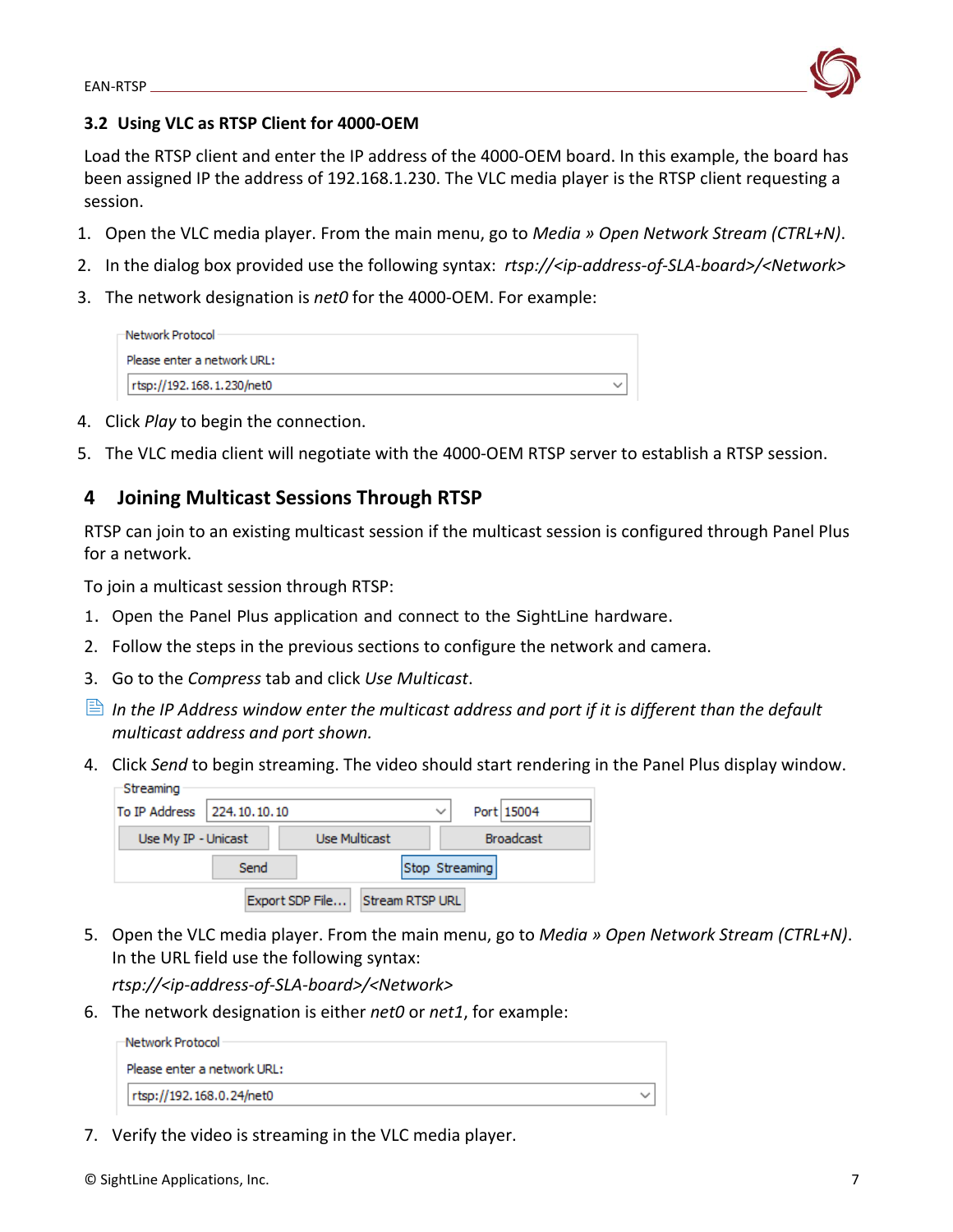

 *Starting a unicast session (RTSP URL) or joining a multicast session are the same. RTSP URL should always use the IP Address of the board and not the multicast address given in Panel Plus. Terminating RTSP multicast session will only terminate the RTSP session. The SightLine hardware will continue to stream to the multicast address. Panel Plus should be used to terminate the multicast streaming by either clicking the Stop Streaming button or switching to Unicast session in the Compress tab.*

## <span id="page-8-0"></span>**4.1 Issues with Multiple Network Adapters**

Windows default routing behavior assigns equal priority for multicast traffic to network interfaces of the same type. On systems with multiple network adapters, this can result in applications listening for multicast traffic on interfaces that are not connected to the SightLine hardware. Try disconnecting or disabling other network adapters if VLC fails to decode the multicast stream.

## <span id="page-8-1"></span>**5 RTSP Commands**

The RTSP server in the SightLine hardware supports the following RTSP methods (commands): OPTIONS, DESCRIBE, SETUP, PLAY, GET\_PARAMETER, SET\_PARAMETER, and TEARDOWN.

## <span id="page-8-2"></span>**6 RTSP Authentication**

The RTSP server supports the [digest authentication](https://en.wikipedia.org/wiki/Digest_access_authentication) mechanism based on [RFC 2069.](https://www.ietf.org/rfc/rfc2069.txt) Currently, the RTSP server does not support basic authentication. Digest authentication applies an MD5 hash function to the username and password before sending them over the network.

RTSP authentication is disabled by default. It can be enabled through a command line argument while starting RTSP Server.

## <span id="page-8-3"></span>**6.1 Procedure Overview**

- Create and modify the authentication file.
- Create a password file on the hardware or alternately create a password file on the PC.
- Test the authentication.
- Deploy the authentication.

## <span id="page-8-4"></span>**6.1.1 Create and Modify Authentication File**

The authentication file should be named *.htpasswd*. It can have multiple entries corresponding to different users. Each entry in the authentication file should use the following syntax:

## *<username>:<realm>:<MD5>*

**Username:** A unique identifier for everyone that uses the system.

**Realm:** This string should contain the name of the host performing the authentication and indicate the collection of users that have access.

## Example: *registered\_users@gotham.news.com* or *sla\_rtspserver*.

Realm should be specific to the customer or product. Digest authentication uses *Realm* to group usernames and passwords.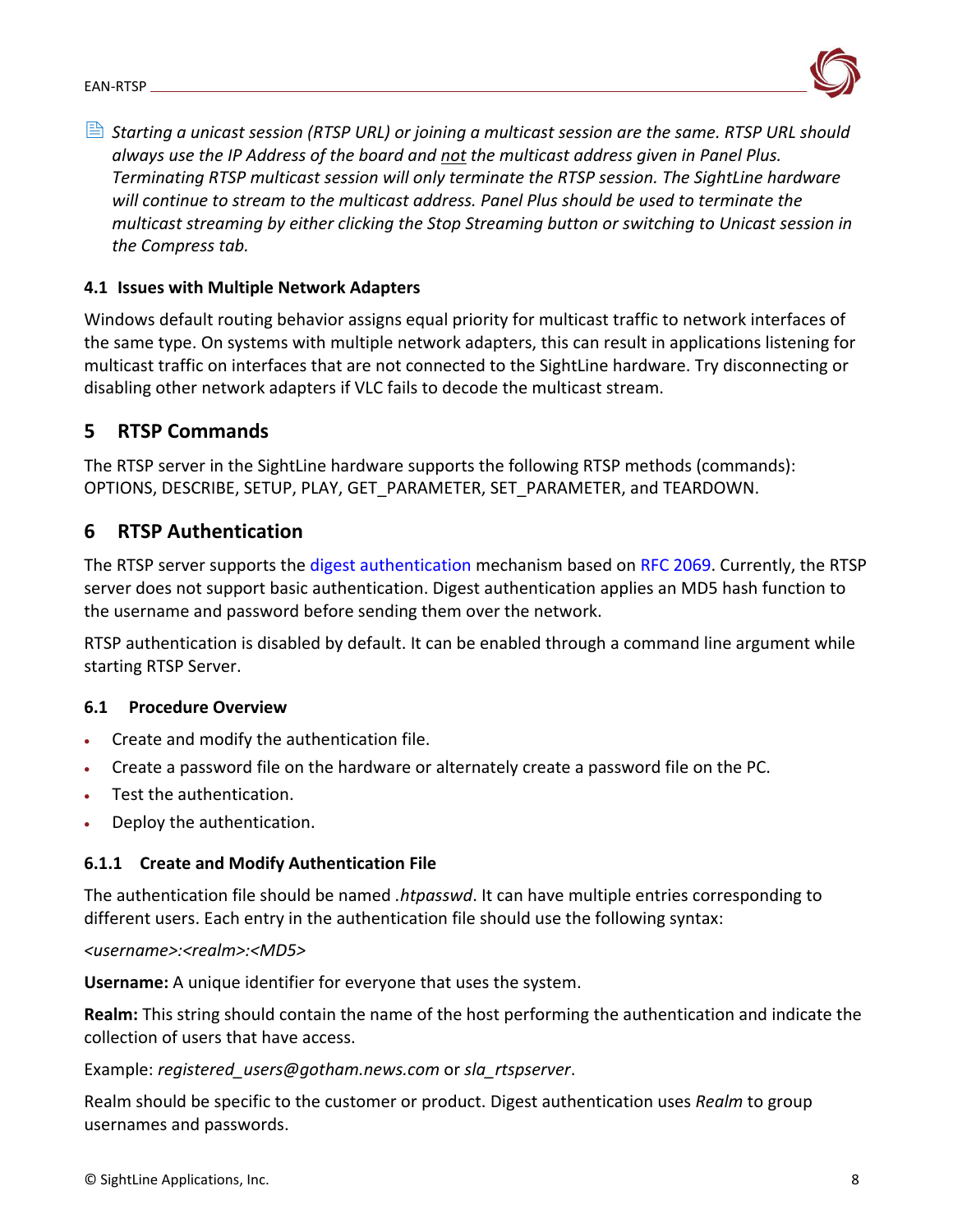

**MD5:** A checksum calculated over the string comprised of the (username:realm:password)

 *The authentication file can reside anywhere on the target filesystem, but we recommended that it is placed at the same location as the RTSP server executable.*

## <span id="page-9-0"></span>**6.1.2 Create Password File on Hardware**

An authentication file can be created directly on the target SightLine hardware.

1. Open SSH connected to target OEM:

4000-OEM: Since the server application is in ./sl/bin, change to that directory:

SD> cd ./sl/bin

3000-OEM: Make the file system writable:

root@sla:~# mount -w -o remount /

2. Create an empty password file:

root@sla:~# touch .htpasswd

3. Use md5sum to generate a MD5 checksum for a given username, realm, and password:

```
root@sla:~# echo -n "root:sla_rtspserver:root" | md5sum | cut -d ' ' -f 1
54a6205c85e92a26699dc2c1184e887d
```
4. Add the username, realm and MD5 to the password file. Check the contents using *cat*:

```
root@sla:~# echo 
"root:sla_rtspserver:54a6205c85e92a26699dc2c1184e887d" >> .htpasswd
```
5. Add other users as needed:

```
root@sla3000:~# echo -n "admin:sla_rtspserver:bls_345" | md5sum | cut -d ' ' -f 1
66b7f77eb8d65ece28a3a36ad2ba8736
root@sla3000:~# echo
"admin:sla_rtspserver:66b7f77eb8d65ece28a3a36ad2ba8736" >> .htpasswd
```
6. Check the contents of the newly created file:

```
root@sla3000:~# cat .htpasswd
root:sla_rtspserver:54a6205c85e92a26699dc2c1184e887d
admin:sla_rtspserver:66b7f77eb8d65ece28a3a36ad2ba8736
```
## <span id="page-9-1"></span>**6.1.3 Alternate - Create Password File on PC**

1. Create a new password file (*.htpasswd*) in the *Upgrade Utility* folder using Notepad++ or similar application. Starting in *C:\Program Files (x86)\SightLine Applications\...*

|          | \SLA-1500 Upgrade Utility<br>3.02.01\firmware\release\root\root.                  |
|----------|-----------------------------------------------------------------------------------|
| 3000-OEM | \SLA-3000 Upgrade Utility                                                         |
|          | 3.02.01\firmware\release\root\home\root.                                          |
| 4000-OEM | \SLA-4000 Upgrade Utility<br>3.02.01\firmware\release\root\home\slroot\sl\<br>bin |
|          | 1500-OEM                                                                          |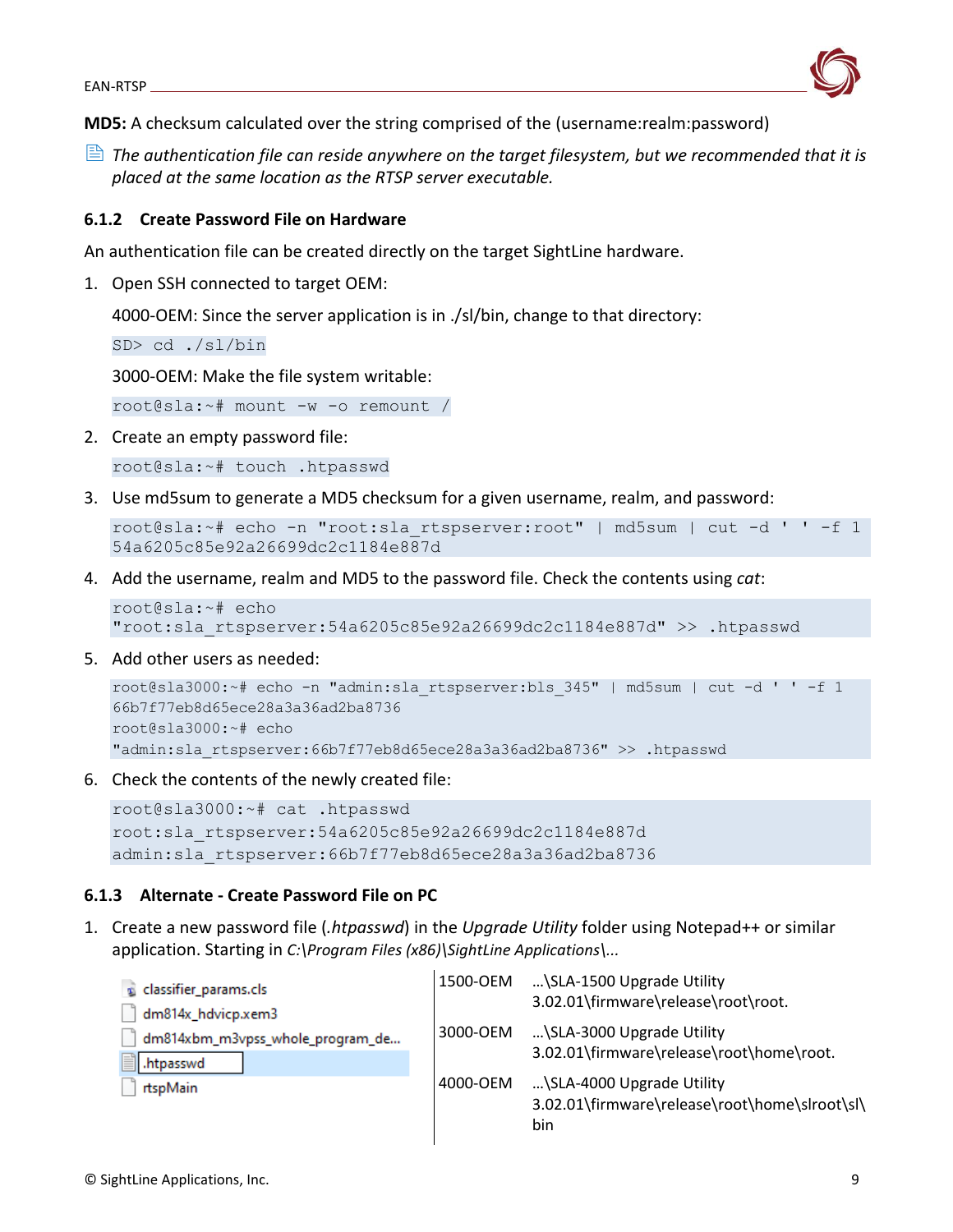

- 2. Create MD5 hashes for each username, realm, and password.
- 3. Add username, realm, and MD5 hash to the .*htpasswd* file.
- *The md5 hash can be generated online using [OnlineMD5.](http://onlinemd5.com/) However, OnlineMD5 generates the hash in upper case. Convert into lower case before writing into the .htpasswd file.*

**Example 1:** Adding a single user to the authentication file. Assume the following information for username, realm, and password:

| Username: root |                |                                            | A MD5 & SHA1 Hash Generator For Text     |
|----------------|----------------|--------------------------------------------|------------------------------------------|
| Realm:         | sla_rtspserver | Generate the hash of the string you input. |                                          |
| Password: root |                | root:sla_rtspserver:root                   |                                          |
|                |                | Checksum type:                             | $\odot$ MD5 $\odot$ SHA1 $\odot$ SHA-256 |
|                |                | String hash:                               | 54A6205C85E92A26699DC2C1184E887D         |

#### **Figure 1: MD5 Online Hash Generator**

In this example (Figure 1) the *.htpasswd* entry is:

root:sla\_rtspserver:54a6205c85e92a26699dc2c1184e887d

**Example 2:** Adding more users.

Username: *admin*

Realm: *sla\_rtspserver*

Password: *bls\_345*

The modified *.htpasswd* file is now:

root:sla\_rtspserver:54a6205c85e92a26699dc2c1184e887d admin:sla\_rtspserver:66b7f77eb8d65ece28a3a36ad2ba8736

4. Upgrade the target SightLine hardware to move the password file to the destination.

#### <span id="page-10-0"></span>**6.1.4 Testing Authentication**

1. Open an SSH connection to the target OEM:

4000-OEM: SD> cd ./sl/bin

2. Stop the RTSP server:

1500-OEM and 3000-OEM: root@sla3000:~# killall rtspMain

4000-OEM: SD> sudo pkill 1 rtsp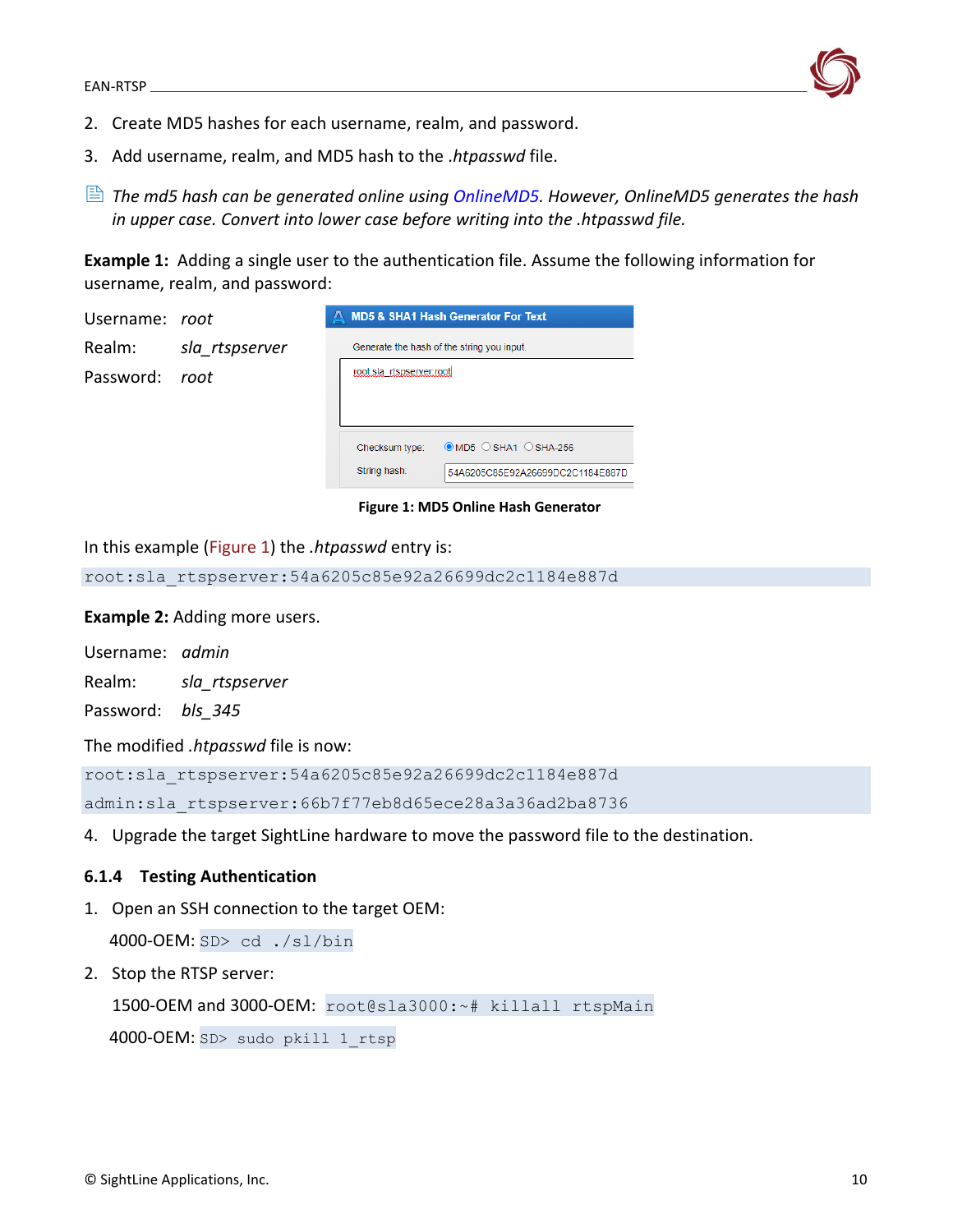

3. Restart the service with command line parameters:

1500-OEM and 3000-OEM:

*rstpMain -a <path to password file> <realm>*

```
root@sla3000:~# ./rtspMain -a . sla_rtspserver
Enabling authentication in rtsp with password file path .
Passed realm to rtspserver is sla rtspserver
```
4000-OEM:

### *sudo ./1\_rtspMain\_ARM64\_Release.out -a <path to password file> <realm>*

```
SD> sudo ./1 rtspMain ARM64 Release.out -a . sla rtspserver
Enabling authentication in rtsp with password file path .
Passed realm to rtspserver is sla_rtspserver ./rtspMain -a . sla_rtspserver
```
4. Connect with an RTSP client such as VLC. The client should prompt for a username and password.

| <b>RTSP</b> authentication                      |        |  |
|-------------------------------------------------|--------|--|
| Please enter a valid login name and a password. |        |  |
|                                                 |        |  |
|                                                 |        |  |
|                                                 | Cancel |  |
|                                                 |        |  |

5. Verify a successful connection on the client.

The video should be seamlessly displayed. When authenticating, the server will output the following verbose diagnostics from RTSP server as shown in Figure 2.

| - 110116325: Got Authorization header Digest username="", realm="sla_rtspserver",   |
|-------------------------------------------------------------------------------------|
| $-$ nonce="11660150213401011283", uri="rtsp://169.254.1.181:554/net0", response="ad |
| .6b6ba3d6a71730fa312b86451e6c8f"                                                    |
| 110116326: RTSP Server: RTSP_METHOD_DESCRIBE : 0x6f280                              |
| $\pm$ 110116326: Did not find authentication header                                 |
| 110116326: Calling handle request without auth header                               |
| 110116326: Returning null in get_header                                             |
| 110116326: returing 0 in parse_auth_header                                          |

**Figure 2: Verify Successful Connection**

## <span id="page-11-0"></span>**6.1.5 Deploy Authentication**

Modify the initialization scripts that launch the RTSP server. The following startup scripts can be modified to add the authentication path and realm arguments shown in the previous section:

1500-OEM: /etc/rc.d/rc.local

3000-OEM: /home/root/sla3000\_init.sh

4000-OEM: /home/slroot/sl/scripts/sla\_init.sh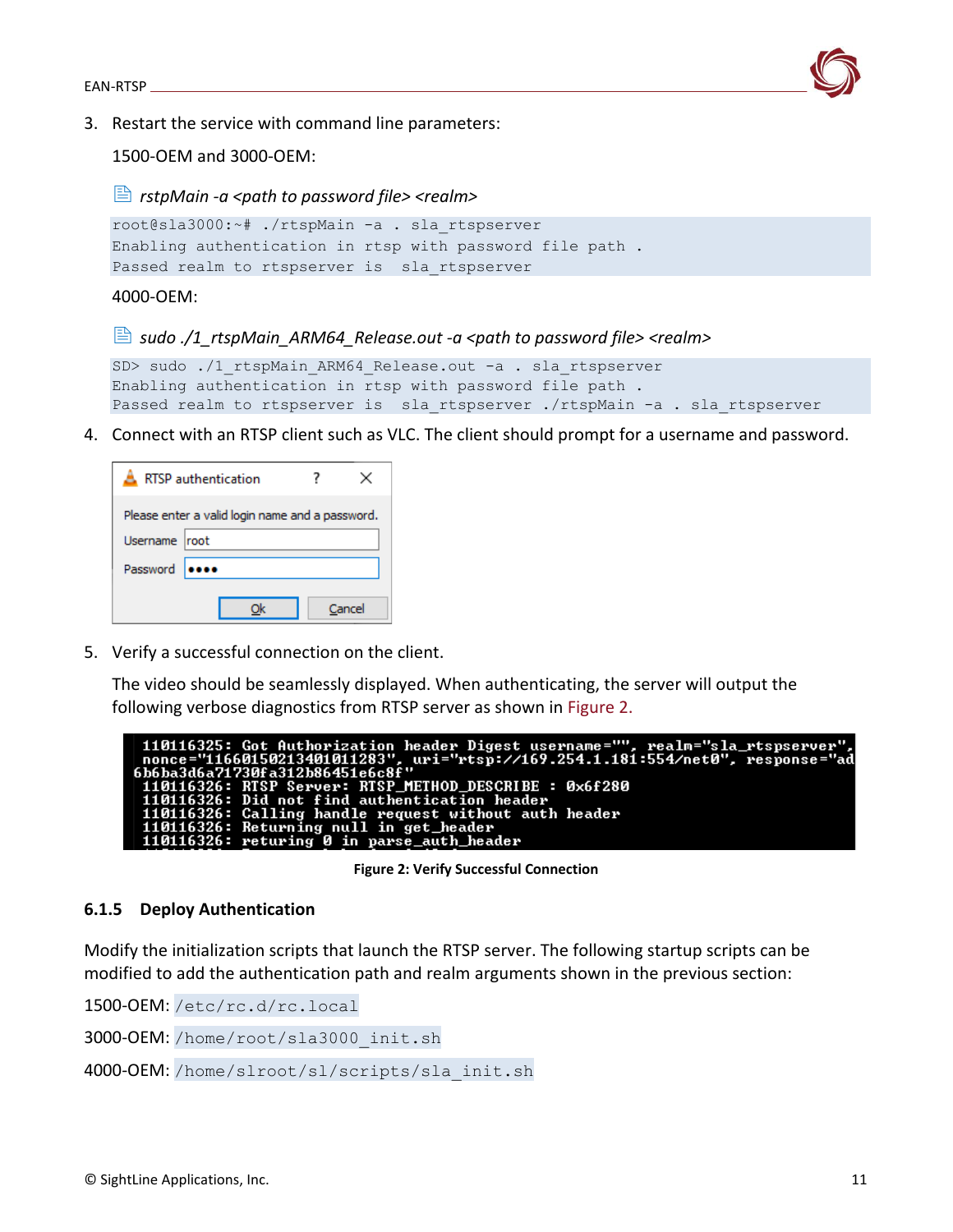

## **Example**:

The 1500-OEM and 3000-OEM default startup script that launches the RTSP server without authentication is shown in Figure 3.

```
if [-f rtspMain ]; then
    sleep 5
    ./rtspMain &
else
    echo -e "\e[31mrtspMain not found - RTSP support disabled\e[0m"
fi
```


The 1500-OEM and 3000-OEM modified startup script to launch the RTSP server with authentication is shown in Figure 4.

```
if [-f rtspMain ]; then
    sleep 5
    ./rtspMain -a . sla_rtspserver &
else
    echo -e "\e[31mrtspMain not found - RTSP support disabled\e[0m"
fi
```
**Figure 4: Modified Startup Script - 1500-OEM and 3000-OEM**

The 4000-OEM default startup script that launches the RTSP server without authentication is shown in Figure 5.



**Figure 5: Default Startup Script - 4000-OEM**

The 4000-OEM modified startup script to launch the RTSP server with authentication is shown in Figure 6.



**Figure 6: Modified Startup Script - 4000-OEM**

- 1. Copy files to target SightLine hardware or edit them on the OEM.
- 2. Use the SightLine Upgrade Utility tool or FTP client to move the files to the target hardware.
- 3. Reboot the SightLine hardware. RTSP authentication is now enabled.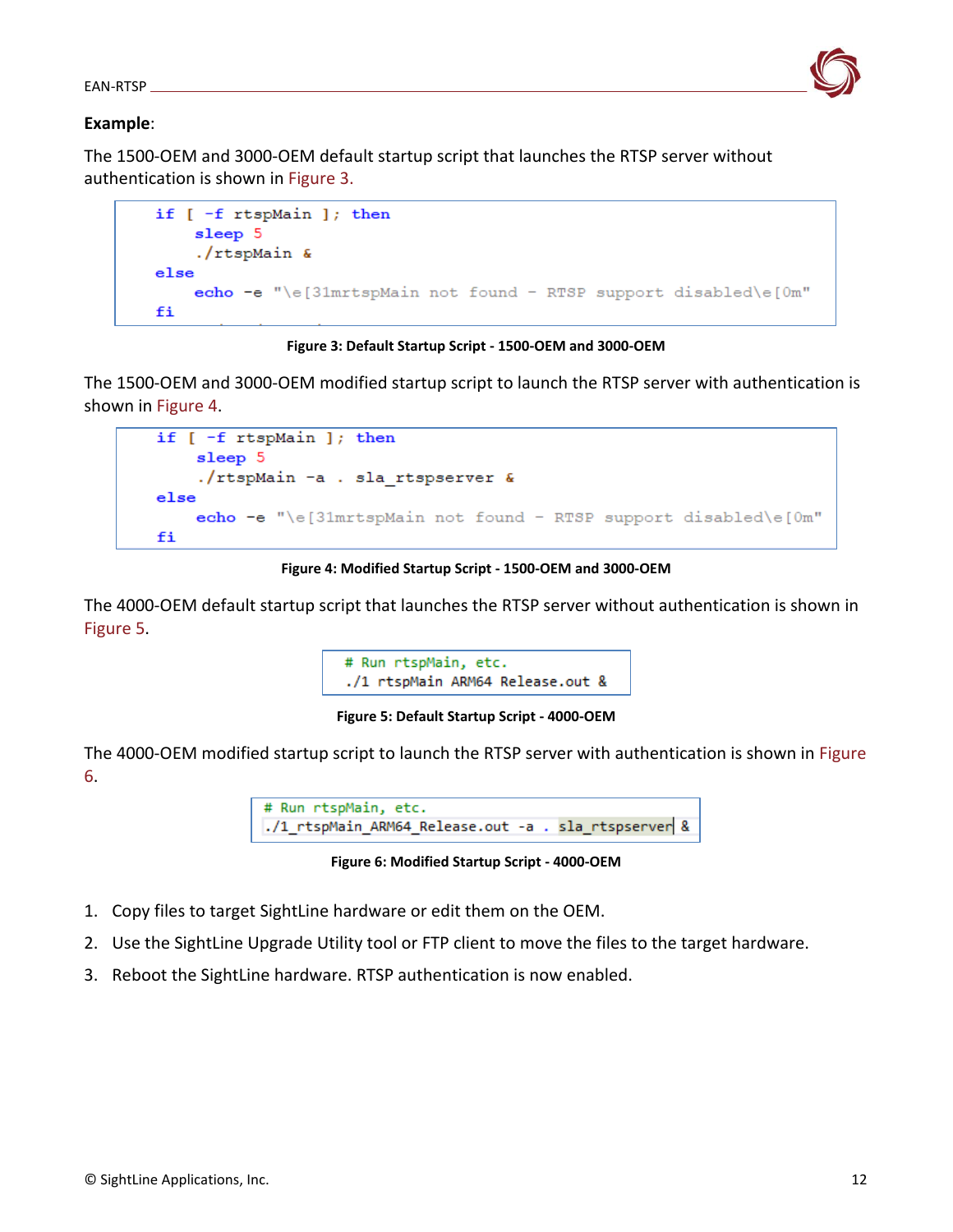

## <span id="page-13-0"></span>**7 Generating SDP File Using Panel Plus**

- 1. Open the Panel Plus application and connect to the SightLine hardware.
- 2. Go to the *Compress* tab.
- 3. In the *CODEC / TRANSPORT* section, select one of the four encoded payload options. In this example, *RTP H264* is selected.
- 4. In the *Output Properties* section, select the *Output Frame Size* for the session.

| CODEC / TRANSPORT         |                   |                                                                   |
|---------------------------|-------------------|-------------------------------------------------------------------|
| RTP:                      | <b>MJPEG</b>      |                                                                   |
|                           | <b>EXTP H.264</b> | $\bigcirc$ RTP MPEG2-TS H.264                                     |
| MPEG2-TS:                 | H.264             |                                                                   |
|                           |                   | Pad UDP packets so all packets are the same size (MPEG2-TS only). |
| Output Properties         |                   |                                                                   |
| Frame Step:               | ÷۱                | Down Sample:<br>None                                              |
| Output Frame Size: Out=In |                   | $\checkmark$                                                      |
|                           |                   |                                                                   |

- **E** When input field changes have been detected in the Compress tab the Send button will turn red. *Click the Send button to send the changes to the board.*
- 5. Click *Export SDP File*. This will generate an SDP file and will save it to a user designated folder.



*If the configuration is not valid, the following error window opens*.



*If the configuration is valid, the following message will appear.* 



6. Use the generated SDP file in VLC or other players to stream the video.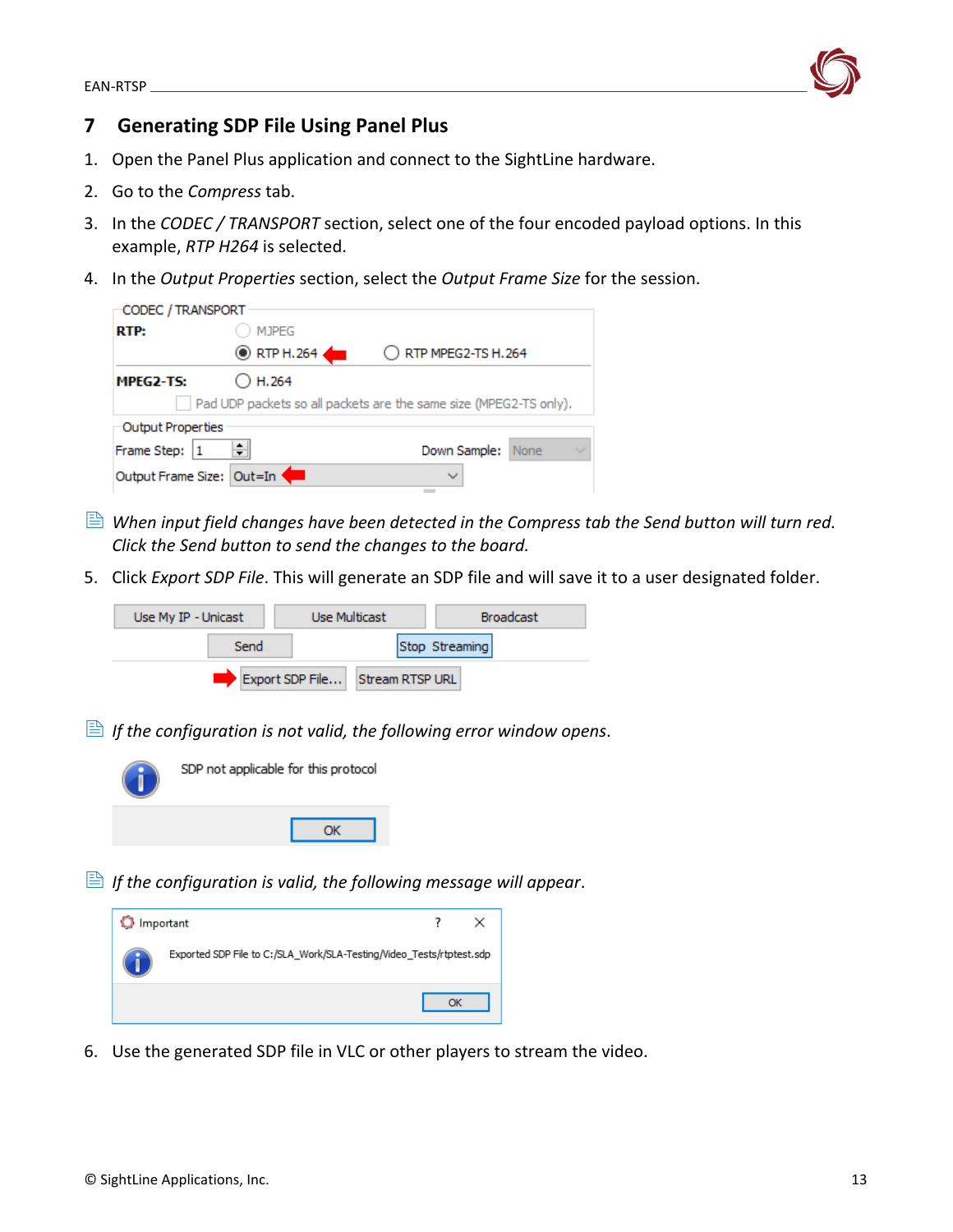

## <span id="page-14-0"></span>**8 Additional Configurations for VLC**

## <span id="page-14-1"></span>**8.1 Bypass RTP Client Port**

VLC may use the same control port for all the instances of the application. This will allow only one VLC instance to receive the RTP stream. This behavior can be overridden by bypassing the RTP client port as an optional parameter in network streaming.

To set the RTP client port for network streaming in VLC:

- 1. From the main menu, *Media* » *Open Network Stream* and check *Show more options*.
- 2. In *Edit options*, enter client port using the following syntax:

*rtp-client-port=<client\_port to be used>*

| <b>MRI</b>          | Trtsp://192.168.0.115                      |
|---------------------|--------------------------------------------|
| <b>Edit Options</b> | :network-caching=300 :rtp-dient-port=16480 |

*Per [RFC 3550](https://datatracker.ietf.org/doc/html/rfc3550#section-11) SightLine recommends that port numbers be even.*

## <span id="page-14-2"></span>**8.2 VLC Media Player with SDP File**

In this method, VLC is a passive receiver of video being streamed by UDP. The SDP file sends the properties of the stream to the VLC so it can be properly interpreted.

This only works if the video is already streaming, no other process (like Panel Plus) is reading the video, and the SDP file accurately describes the stream.

This section describes how to open the SightLine video stream using an SDP (Session Description Protocol) file with the VLC media player.

- 1. Using Panel Plus software, create a standard RTP output stream. Set the outbound UDP Port to 5400. Verify that the video can be seen in the Panel Plus display window.
- 2. Follow the steps in [Generating SDP File Using Panel Plus](#page-13-0) to generate an SDP file.
- 3. Close the Panel Plus application, and then click *No* in the prompt about stopping video streaming.

| You Are About To Quit Panel Plus                     |     |  |
|------------------------------------------------------|-----|--|
| Would you like to stop the board from streaming?     |     |  |
| Remember my answer and don't show this message again | Yes |  |

- 4. Open the VLC media player.
- 5. From the main menu, go to *Media* » *Open File* to open the file that was saved at *C:\SLA\_Work\SLA-Testing\Video\_Tests\rtptest.sdp*.

The VLC will then display the video stream in the display window.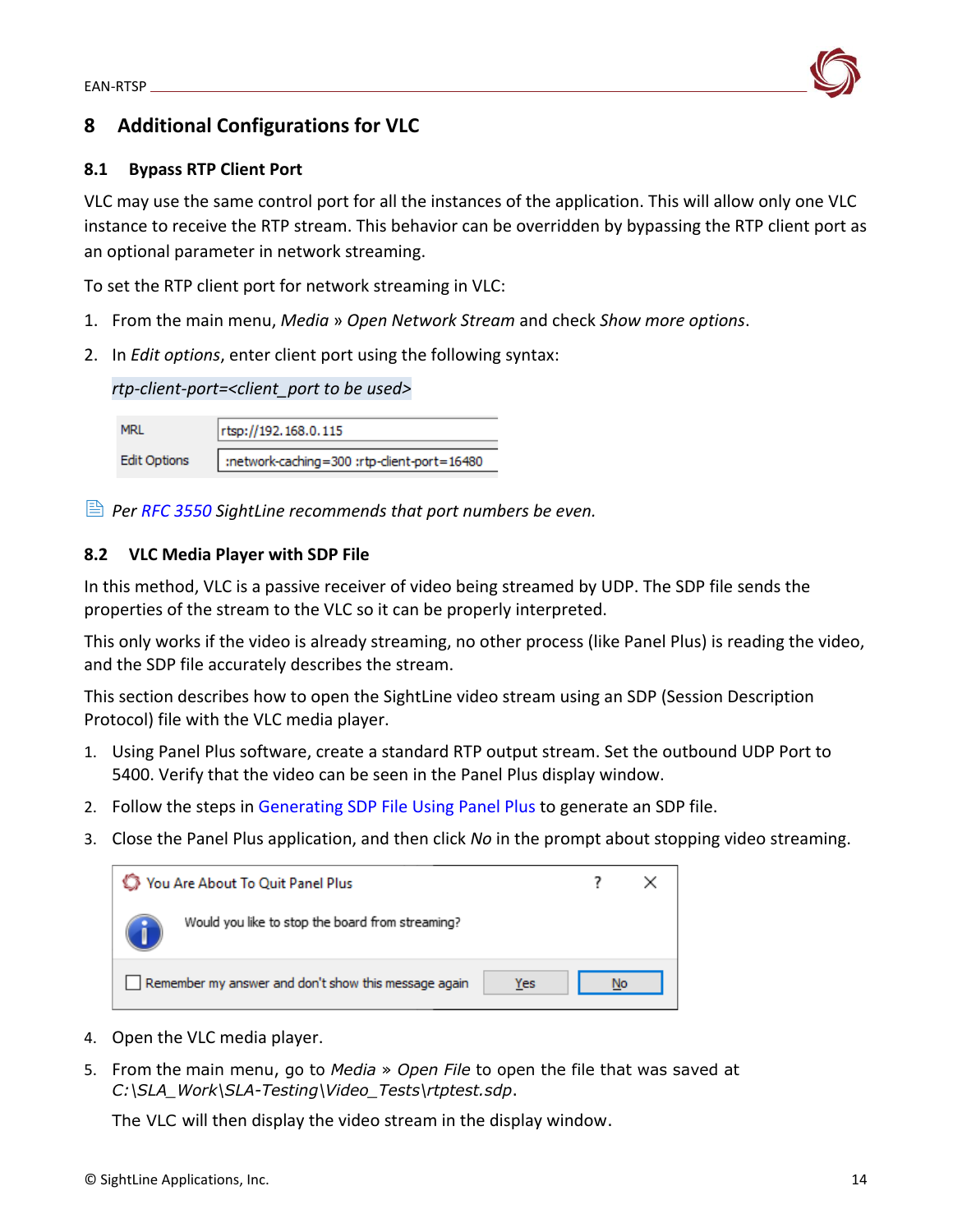

## <span id="page-15-0"></span>**9 Enabling TCP Transport Mode**

RTSP server supports TCP transport mode for streaming. RTP packets will be sent in the same RTSP connection instead of a separate UDP connection.

**IMPORTANT**: Multicast support through RTSP is not available in TCP mode.

## <span id="page-15-1"></span>**9.1 Enable TCP mode in VLC**

- 1. From the main menu, go to *Tools* » *Preferences* » *Input / Codecs*.
- 2. Enable *RTP over RTSP (TCP)*.

Follow the configuration steps mentioned in previous sections to begin streaming to VLC.

To switch back to UDP mode:

- 1. From the main menu, go to *Tools* » *Preferences* » *Input / Codecs*.
- 2. Enable *HTTP (default)* to switch to UDP streaming.

| Network                                    |        |                     |
|--------------------------------------------|--------|---------------------|
| Default caching policy                     | Normal |                     |
| <b>HTTP proxy URL</b>                      |        |                     |
| Live 555 stream transport O HTTP (default) |        | RTP over RTSP (TCP) |

## <span id="page-15-2"></span>**10 Configuring RTSP Streaming in Other Media Players**

SightLine supports multiple media players that utilize RTSP streaming and RTP protocols. Procedures to configure RTSP/RTP streaming on other media players and VMS software are similar to VLC.

For all SightLine hardware follow the same steps for setting the network configuration for testing the RTP output stream (see [EAN-Video-Management-Software\)](https://sightlineapplications.com/wp-content/uploads/EAN-Video-Management-Software.pdf).

## <span id="page-15-3"></span>**11 Using FFplay with RTSP**

This section describes how to open the SightLine video stream via RTSP and using FFplay media player. The FFplay executable is included in the Panel Plus installation folder.

- 1. Navigate to the SightLine Applications folder on the host PC hard drive.
- 2. Open the Panel Plus folder.
- 3. In the window address bar type CMD, and then press the Enter key to open a command prompt window.

```
osoft Windows [Version 10.0.17134.165]
c) 2018 Microsoft Corporation. All rights reserved.
::\Program Files (x86)\SightLine Applications\SLA-PANEL-PLUS 2.25.01>
```
4. In the command window, type the following command:

FPLAY rtsp://<enter-ip-address-here>

Example: FFPLAY rtsp://192.168.0.24

The video will be displayed in the FFplay media presentation window.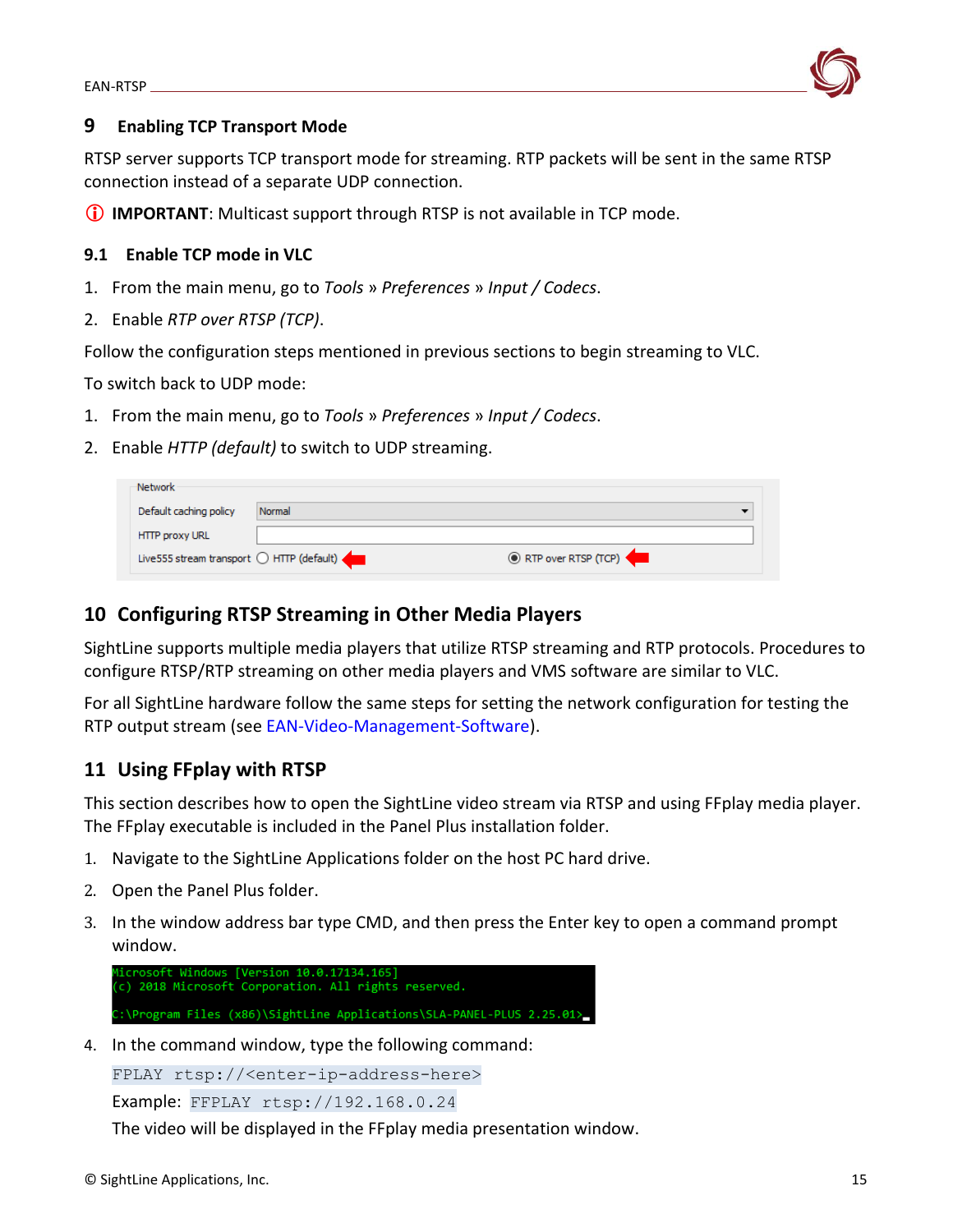

## <span id="page-16-0"></span>**11.1 Using FFplay with SDP File**

See also [Generating SDP File Using Panel Plus](#page-13-0) and [VLC Media Player with SDP File.](#page-14-2)

- 1. Select video format.
- 2. Create an SDP file.
- 3. Start streaming.
- 4. Exit Panel Plus.
- 5. Assuming the SDP file is named *rtptest.sdp*, launch FFplay by using the command:

<ffplay rtptest.sdp>

Some versions of ffplay require additional arguments:

<ffplay -protocol whitelist file,udp,rtp rtp.sdp>

FFplay should launch a display window with the RTP video stream.

## <span id="page-16-1"></span>**12 Streaming RTSP to Panel Plus**

Panel Plus can be configured as an RTSP client to receive RTP video from SightLine hardware using RTSP protocol. The following procedure outlines connecting to SightLine RTSP streams in Panel Plus.

- 1. Connect Panel Plus to the SightLine hardware.
- 2. Configure the board for IP video output and select an RTP payload/transport type as described in [section 2](#page-4-0) (1500-OEM)[, section 3](#page-5-1) (3000-OEM / 4000-OEM).
- 3. In the *Streaming* section under the *Compress* tab, click *Stream RTSP URL*.



4. Panel Plus will open a window with the available streaming URL(s) based on the configuration in the *Compress* tab.

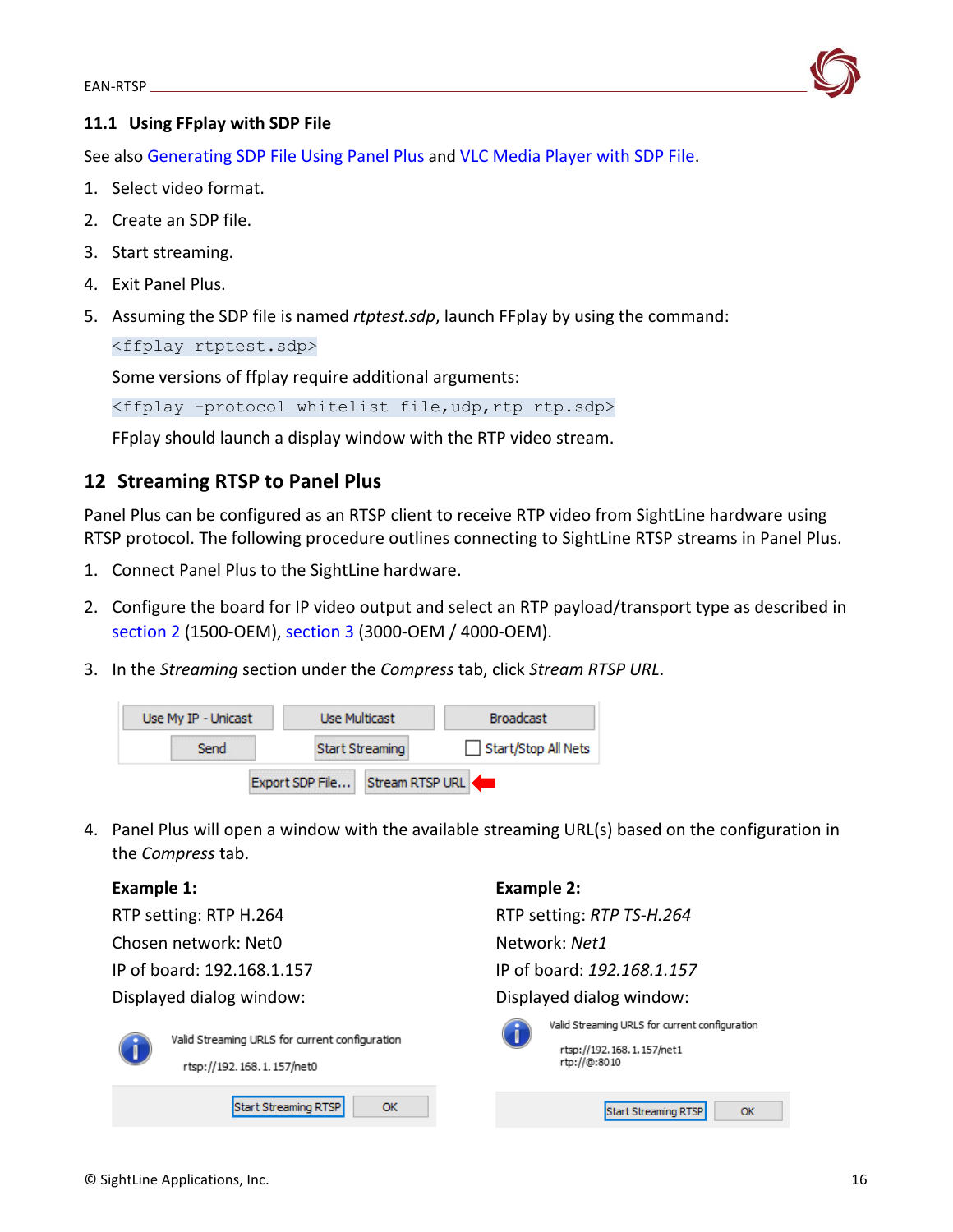

- *The dialog window also shows a sample RTP URL that can be used with other players like VLC, which support RTP streaming with an SDP file.*
- 5. Click *Start Streaming RTSP*.

Panel Plus will establish an RTSP session and begin decoding RTP video from the board. When the RTSP session is initiated, the destination IP under the *Compress* tab will be set to the localhost address (127.0.0.1) on port 8008 (network 0) or 8010 (network 1).

- 6. To end the RTSP session:
	- a. Click *Stream RTSP URL* under the *Streaming* section.

| Use My IP - Unicast |                 | Use Multicast   | <b>Broadcast</b>    |  |  |
|---------------------|-----------------|-----------------|---------------------|--|--|
| Send                |                 | Stop Streaming  | Start/Stop All Nets |  |  |
|                     | Export SDP File | Stream RTSP URL |                     |  |  |

b. Click *Stop Streaming RTSP*.

| Valid Streaming URLS for current configuration |  |  |  |  |  |
|------------------------------------------------|--|--|--|--|--|
| rtsp://192.168.1.157/net1<br>rtp://@:8010      |  |  |  |  |  |
|                                                |  |  |  |  |  |
| Stop Streaming RTSP                            |  |  |  |  |  |

To switch to standard UDP streaming, enter the destination IP and port under the *Compress* tab, click *Send*, and click *Start Streaming* if necessary. This will bypass the RTSP server on the SightLine hardware.

- **IMPORTANT:** When Panel Plus is configured as an RTSP client, the *Decode @ P+* stream selection setting under the *Display* tab is ignored.
- *Panel Plus does not support TCP transport mode for RTSP video streams.*
- <span id="page-17-0"></span>*It is possible to connect multiple RTSP clients running on the PC to the same SightLine RTSP stream.*

## **13 Streaming Video Over the Internet**

With 2.23 support of RTSP, video can be streamed over the internet. A simple network topology is shown in Figure 7.

Basic setup steps:

- 1. Configure the SightLine hardware for RTP streaming.
- 2. Configure the router to allow port 554 forwarding to the SightLine hardware.
- 3. Connect to the video client.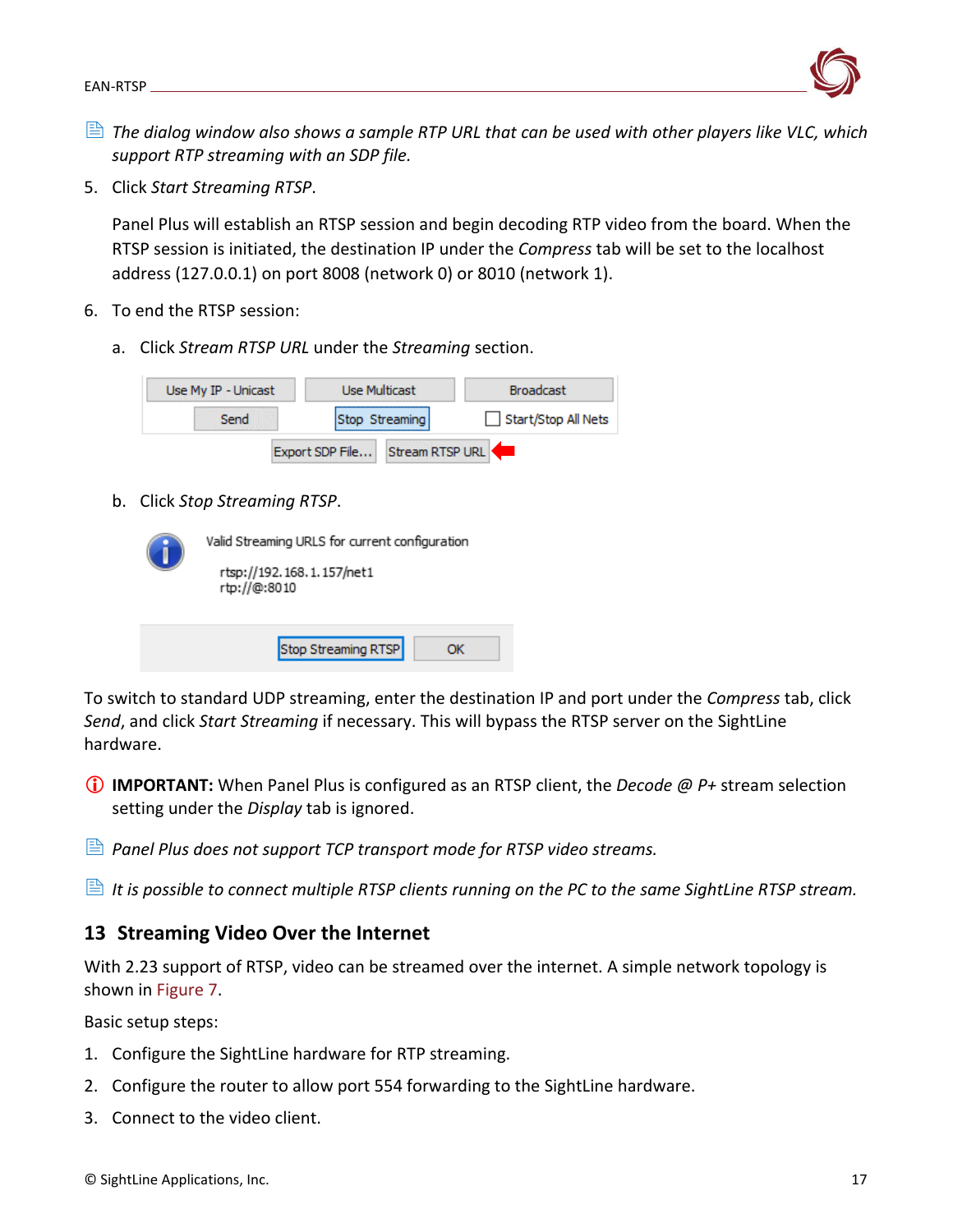

**Figure 7: Simple Network Topology**

<span id="page-18-0"></span>*Additional configuration steps may be necessary depending on how the network is setup.*

### **13.1 Configure the SightLine Hardware**

*Detailed configuration information is covered in the previous sections.* 

- 1. In the *Compress* tab of Panel Plus, select one of the RTP streaming modes.
- 2. Save the parameters to the board, *main menu* » *Parameters* » *Save to Board*.
- 3. In the bottom status bar of Panel Plus, note the IP address of the system. This will be used to configure the router in the next section.

oard: SLA3000\_44bad4, 192.168.1.181 Firmware Ver: 2.24.1.20, temp: 123°F VN Revision: 35035, Build Date: 4/18/2017, Build Time: 10:21:23 This PC: 192.168.1.91

## <span id="page-18-1"></span>**13.2 Configure the Router**

Configure the router to forward port 554 of your external IP address to port 554 of the SightLine hardware. The example shown uses a COTS D-Link DIR-601 router.

- *Consult the router documentation on how to configure the port forwarding function.*
- 1. Use a web browser to log on to the router, e.g., *http://192.168.1.1*
- 2. In the top navigation bar, click *Advanced*.

| <b>DIR-601</b> | <b>SETUP</b> | <b>ADVANCED</b> |
|----------------|--------------|-----------------|
|                |              |                 |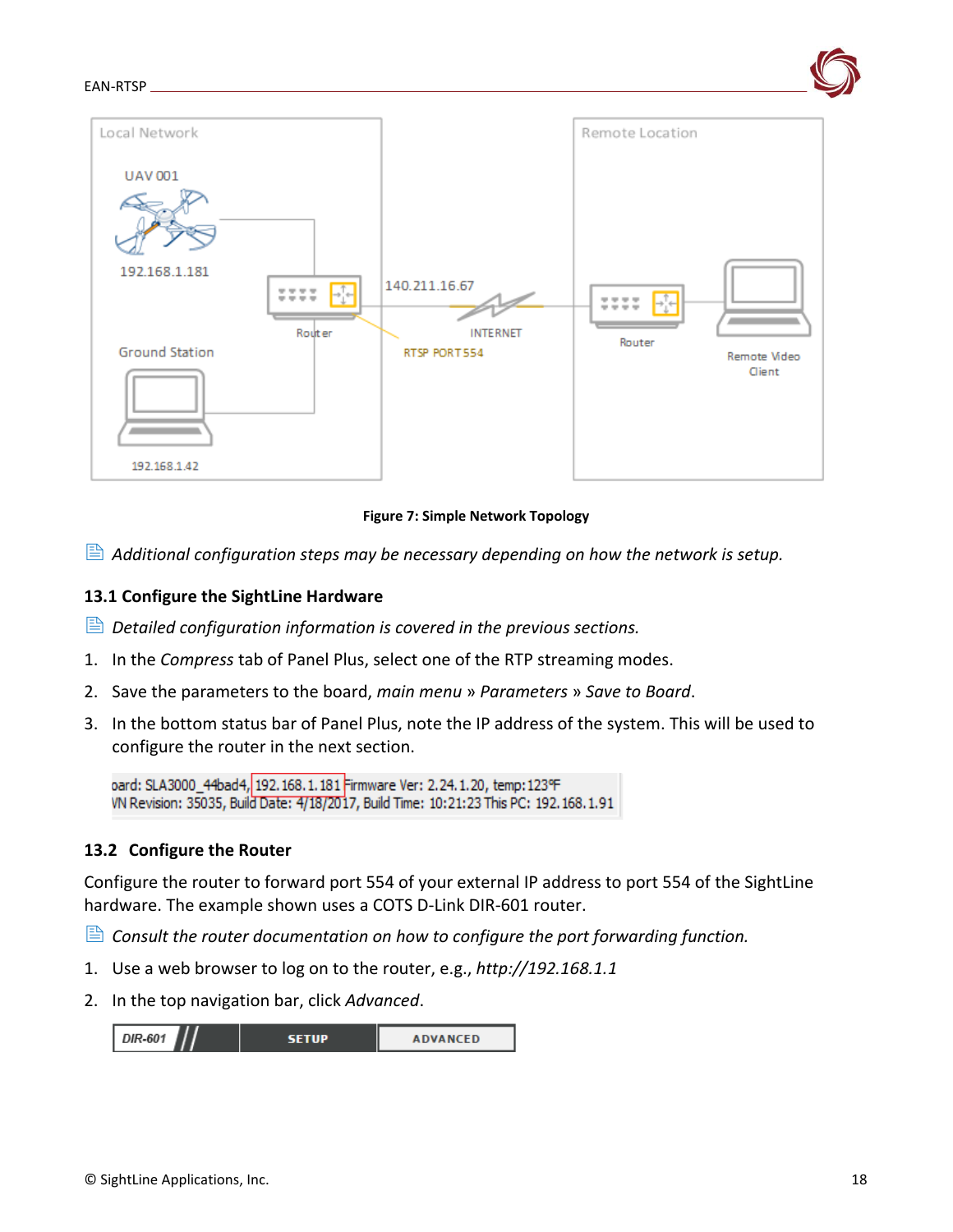

3. Configure the port forwarding table.



4. Save the settings. The router should now be configured to forward any inbound requests to the correct SightLine hardware.

### <span id="page-19-0"></span>**13.3 Connect Video Client**

To connect the video client, find the public IP address of the router.

In the example shown in Figure 8, the publicly accessible IP address for this router is 140.211.16.67. Another option to find the IP address is to use the Google search engine as shown.

| <b>WAN</b>                                           |                                                             | Google |     | my ip address          |                                         |        |      |      |
|------------------------------------------------------|-------------------------------------------------------------|--------|-----|------------------------|-----------------------------------------|--------|------|------|
| <b>Connection Type:</b><br>Cable Status: Connected   | fixed IP                                                    |        | All | <b>News</b>            | Shopping                                | Videos | Maps | More |
| <b>Network Status:</b><br><b>Connection Up Time:</b> | Connected<br>0 Day, 2:36:58                                 |        |     |                        | About 71,300,000 results (0.89 seconds) |        |      |      |
|                                                      | MAC Address: 14:d6:4d:28:37:cb<br>IP Address: 140.211.16.67 |        |     | 140.211.16.67          |                                         |        |      |      |
| <b>Subnet Mask :</b><br><b>Default Gateway:</b>      | 255.255.0.0<br>140.211.16.1                                 |        |     | Your public IP address |                                         |        |      |      |

**Figure 8: Router and Google IP Address Examples**

For this example, the address shown in Figure 8 is used for the URL in the video client.

- 1. Open VLC media player from your remote location.
- 2. From the menu, go to *Media* » *Open Network Stream* (CTRL+N).
- 3. Enter the network URL for your location: *rtsp://140.211.16.67*

Please enter a network URL:

 $rtsp://140.211.16.67$ 

4. If the inbound port is changed, the port number can be added in the URL to be more specific.

Please enter a network URL:

rtsp://140.211.16.67:554

5. Once the above steps are complete, video should be streaming in the VLC media player.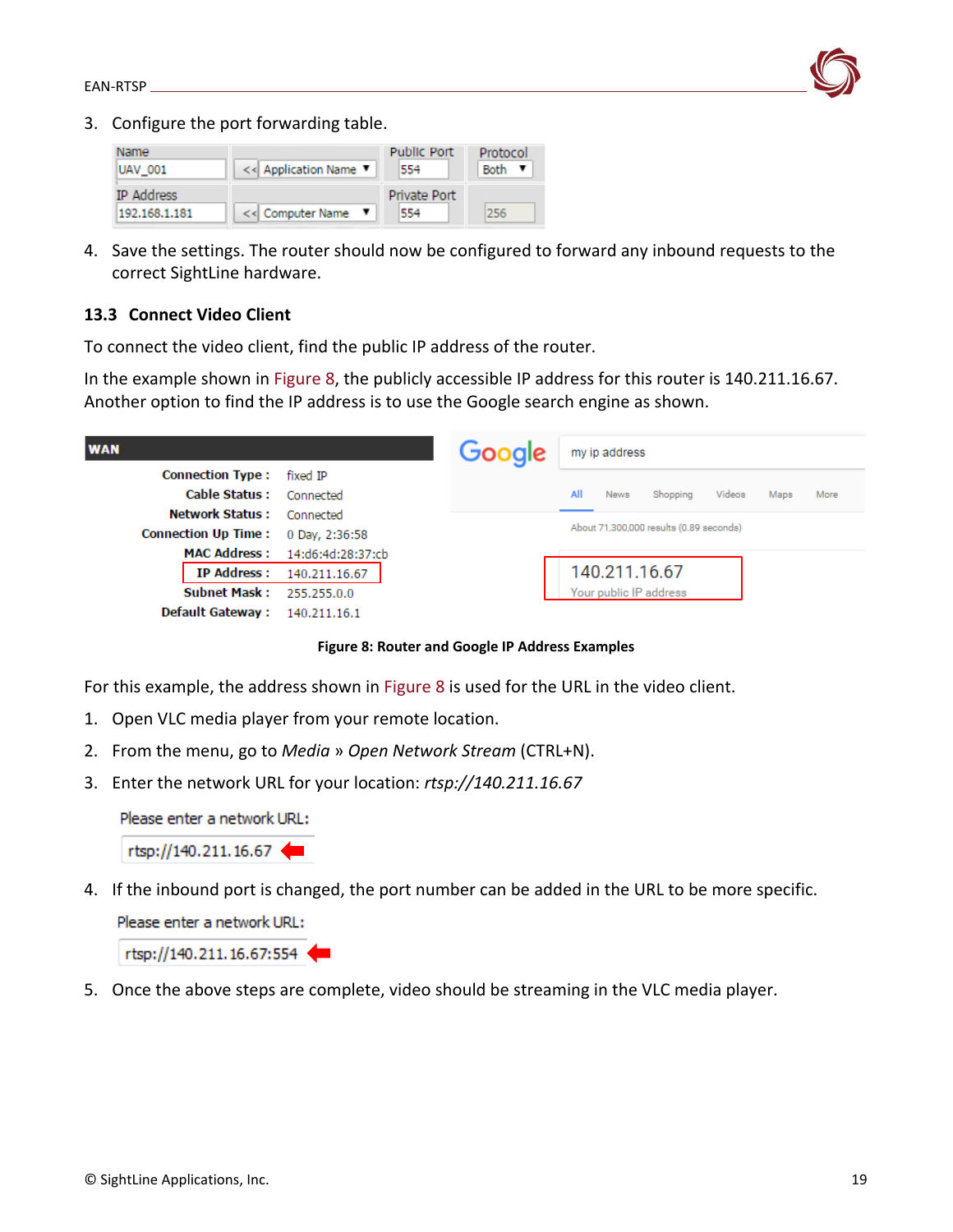

## <span id="page-20-0"></span>**14 Troubleshooting Streaming Issues**

Connect to the target board again using Panel Plus and check network settings and compression protocols are correctly configured.

Check whether RTP port number (e.g., 5004) configured in Panel Plus or VLC media player is being used by any other process or service in the system. If it is being used stop the service and try again.

Example: The Windows media network sharing service on Windows 10 seems to use port 5004 and blocks VLC Media Player from getting the video stream.

- $\checkmark$  Use the Windows command line tool [netstat](https://en.wikipedia.org/wiki/Netstat) to see all the ports.
- $\checkmark$  Check whether RTP port configured for the stream is an even number. RTP streaming will not work with an odd port number on certain media players.
- $\checkmark$  Check whether the client is configured to stream RTP over TCP.
- $\checkmark$  Verify the IP address, subnet mask, and Gateway are configured correctly for the network. Subnet mismatch and missing or incorrect Gateway IP addresses are a common problem.

## <span id="page-20-1"></span>**14.1 Run Command Line Diagnostics**

The RTSP server can support command line options for additional flexibility. SSH to the target OEM to select diagnostic options.

```
root@:~# ./rtspMain --help
SightLine Applications - v3.5.0 (147) - Oct 12 2021@02:23:16
Usage:
Assumes VideoTrack has been started with enough delay to allow video and network to 
be setup.
CLIENT USAGE: rtsp://:/[554]/[dispId]
Examples:
        Example: rtsp://172.10.8.1
        Example: rtsp://172.10.8.1/net1
Options:
        -a -A PATH REALM Enable authentication using PATH
 -D NUM Enable debugging flags specified by NUM
 -v -V Enable verbose output
        -t -T FILE Enable trace to FILE
        -r -R Disable RTCP
        -c FILE Path and name of config file (default ./rtsp.conf)
```
## <span id="page-20-2"></span>**14.1.1 Enable Debugging**

1. Stop the existing RTSP instance from running:

```
root@sla3000:~# ps | grep rtsp
  356 root 20208 S ./rtspMain
  402 root 2940 S grep rtsp
root@sla3000:~# kill 356
```
2. Start the RTSP server:

```
root@sla3000:~# ./rtspMain -v
ERROR: Couldn't open config file rtsp.conf.
580219: ./rtspMain - Oct 12 2021 02:23:16
580221: RTSP Server: Waiting for client connection
```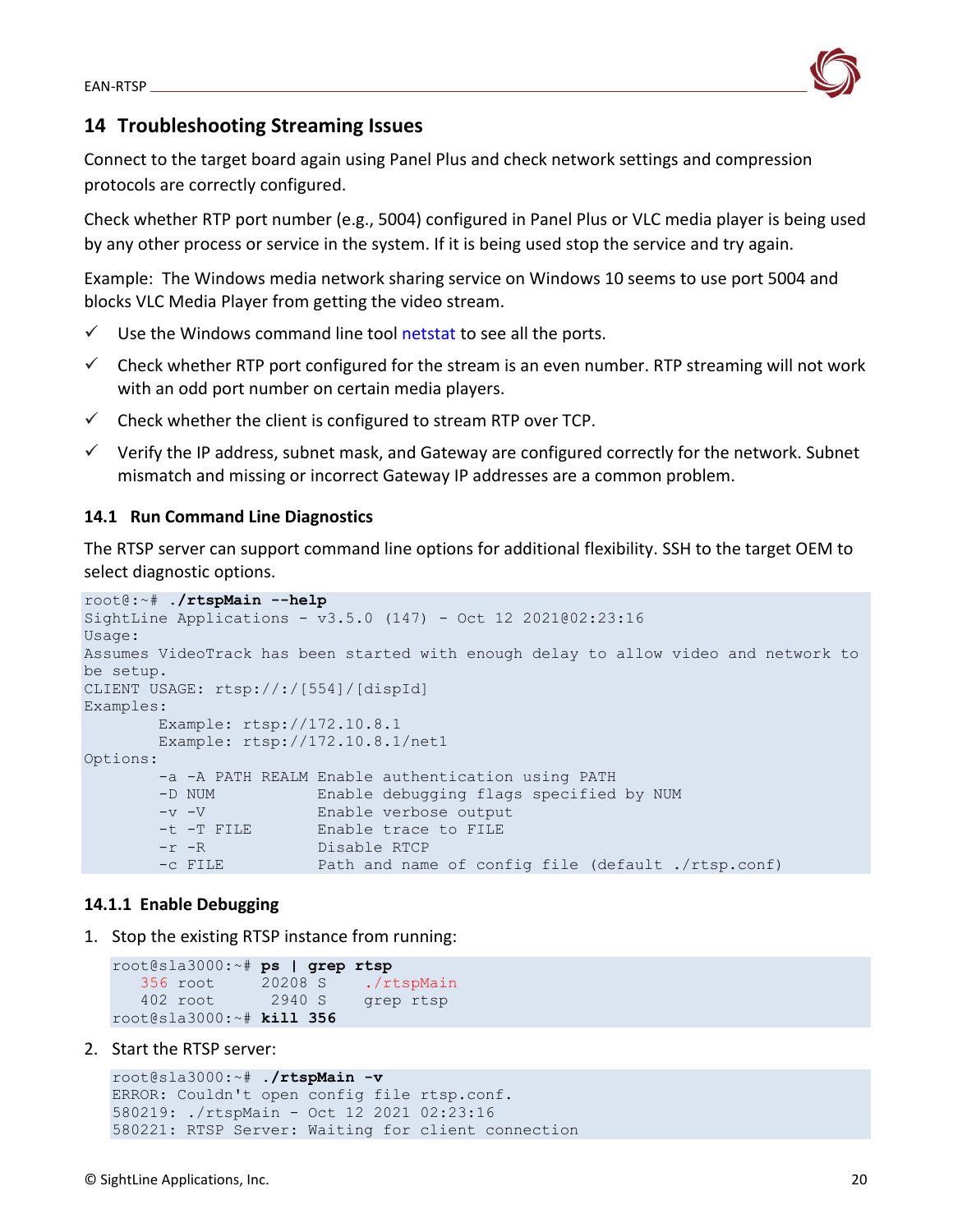

#### 3. Connect with the client.

Examples of diagnostics with and without errors are shown in Figure 9 and Figure 10.

647591: EnableKeepAlive TRUE, IdleTime(240), AliveInterval(60), AliveProbes(8) 647591: RTSP Server: New connection accepted from client IP=192.168.3.84, 0x77730 647824: RTSP Server: Waiting for client connection 647826: rtspClientTask start : 0x77730 647831: RTSP Server: RTSP\_METHOD\_OPTIONS : 0x77730 647836: Unable to stream, Invalid protocol is set : 1 647836: handleClientInputError() errBuf=RTSP/1.0 415 Unsupported Media Type 647836: rtspClientTask: Closing client connection - D:/sl\_trunk/trunk/projects/SLARTSP/rtspServer.cpp 1635. 647836: rtspStopStreaming : 0x77730 647836: rtspClientTask exit : 0x77730 647841: EnableKeepAlive TRUE, IdleTime(240), AliveInterval(60), AliveProbes(8) 647842: RTSP Server: New connection accepted from client IP=192.168.3.84, 0x78468 648074: RTSP Server: Waiting for client connection 648074: rtspClientTask start : 0x78468 648075: RTSP Server: RTSP\_METHOD\_SETUP : 0x78468 648076: Client connection address is zero 648076: Invalid rtp table index returned 648128: RTSP Server: RTSP\_METHOD\_PLAY : 0x78468 648128: rtspStartStreaming : disp Count : 0, ctxt 0x78468 650224: RTSP Server: RTSP\_METHOD\_TEARDOWN : 0x78468 650224: rtspStopStreaming : 0x78468 650224: rtspClientTask: Closing client connection - D:/sl\_trunk/trunk/projects/SLARTSP/rtspServer.cpp 1635.

**Figure 9: Diagnostics with Errors**

936594: EnableKeepAlive TRUE, IdleTime(240), AliveInterval(60), AliveProbes(8) 936594: RTSP Server: New connection accepted from client IP=192.168.3.84, 0x77730 936827: RTSP Server: Waiting for client connection 936827: rtspClientTask start : 0x77730 936829: RTSP Server: RTSP\_METHOD\_OPTIONS : 0x77730 936832: RTSP Server: RTSP\_METHOD\_DESCRIBE : 0x77730 936832: checkValidStreaming(ctxt=0x77730) Before: ctxt->transportTableIdx=-1 936832: checkValidStreaming(ctxt=0x77730) After: ctxt->transportTableIdx=0 936832: Creating rtp Transport Thread for stream : 2 936835: ip address : 8008 192.168.1.233 936873: RTSP Server: RTSP METHOD SETUP : 0x77730 936873: Added 0 entry, client port : 65112, server port : 16050, start Time : 1238006586 to rtp table 936882: RTSP Server: RTSP METHOD PLAY : 0x77730 936882: rtspStartStreaming : disp Count : 0, ctxt 0x77730 936882: Rtcp::start 936883: Starting the rtcp sender task 936884: Warning :: Invalid length received in RTCP receive 4, ignoring 936884: Warning :: Invalid length received in RTCP receive 4, ignoring

**Figure 10: Diagnostics without Errors**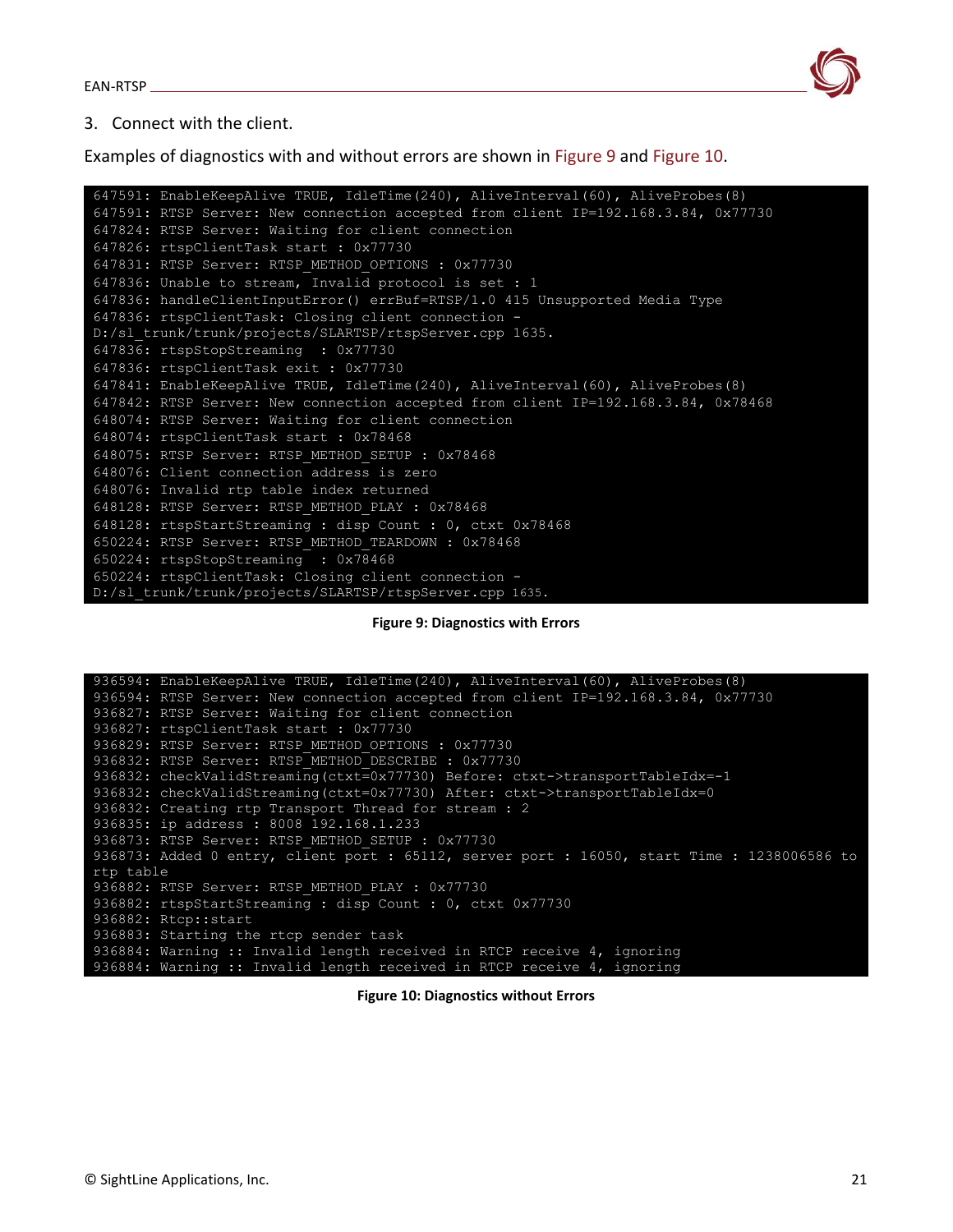

### <span id="page-22-0"></span>**14.1.2 Enable Trace to File**

1. On the 3000-OEM only make the system writeable. On all systems start the RTSP server.

```
root@sla3000:~# mount -wo remount /
```

```
root@sla3000:~# ./rtspMain -v -t gbNVRIssue.txt
```
2. After the trace is complete, use CTRL+C to cancel the trace. The file can now be reviewed or sent to SightLine [Support.](mailto:support@sightlineapplications.com)

| root@sla3000:~# cat gbNVRIssue.txt                                                                     |
|--------------------------------------------------------------------------------------------------------|
| 1462457: ERROR: Couldn't open config file rtsp.conf.                                                   |
| 1462458: ./rtspMain - Oct 12 2021 02:23:16                                                             |
| 1462459: RTSP Server: Waiting for client connection                                                    |
| 1471643: EnableKeepAlive TRUE, IdleTime(240), AliveInterval(60), AliveProbes(8)                        |
| 1471643: RTSP Server: New connection accepted from client IP=192.168.3.84, 0x778a0                     |
| 1471877: RTSP Server: Waiting for client connection                                                    |
| 1471877: rtspClientTask start: 0x778a0                                                                 |
| 1471878: RTSP Server: RTSP_METHOD_OPTIONS: 0x778a0                                                     |
| 1471884: RTSP Server: RTSP_METHOD_DESCRIBE: 0x778a0                                                    |
| 1471884: checkValidStreaming(ctxt=0x778a0) Before: ctxt->transportTableIdx=-1                          |
| 1471884: checkValidStreaming(ctxt=0x778a0) After: ctxt->transportTableIdx=0                            |
| 1471884: Creating rtp Transport Thread for stream : 2                                                  |
| 1471885: ip address: 8008 192.168.1.233                                                                |
| 1471910: RTSP Server: RTSP_METHOD_SETUP: 0x778a0                                                       |
| 1471911: Added 0 entry, client port : 61978, server port : 16050, start Time : 1238541624 to rtp table |
| 1471914: RTSP Server: RTSP_METHOD_PLAY: 0x778a0                                                        |
| 1471914: rtspStartStreaming : disp Count : 0, ctxt 0x778a0                                             |
| 1471914: Rtcp::start                                                                                   |
| 1471915: Starting the rtcp sender task                                                                 |
| 1471915: Warning :: Invalid length received in RTCP receive 4, ignoring                                |
| 1471915: Warning :: Invalid length received in RTCP receive 4, ignoring                                |
| 1480834: RTSP Server: RTSP METHOD TEARDOWN: 0x778a0                                                    |
| 1480834: rtspStopStreaming: 0x778a0                                                                    |
| 1480834: remClientFromRtpTable(ctxt=0x778a0) transportIdx=0                                            |
| 1480834: Setting stream invalid                                                                        |
| 1480834: Sending stop streaming : 2                                                                    |
| 1480834: rtspClientTask: Closing client connection -                                                   |
| D:/sl_trunk/trunk/projects/SLARTSP/rtspServer.cpp 1635.                                                |
| 1480834: rtspStopStreaming: 0x778a0                                                                    |
| 1480834: Received BYE packet terminate RTSP Session                                                    |
| 1480835: Exiting from rtcpSenderTask                                                                   |
| 1481813: rtp timed out                                                                                 |
| 1481813: rtpTransportThread for stream : 0 exited                                                      |
| 1482835: Exiting rtcpReceiverTask                                                                      |
| 1482835: Rtcp Stop done                                                                                |
| 1482835: rtspClientTask exit: 0x778a0                                                                  |

**Figure 11: Enable Trace to File Output**